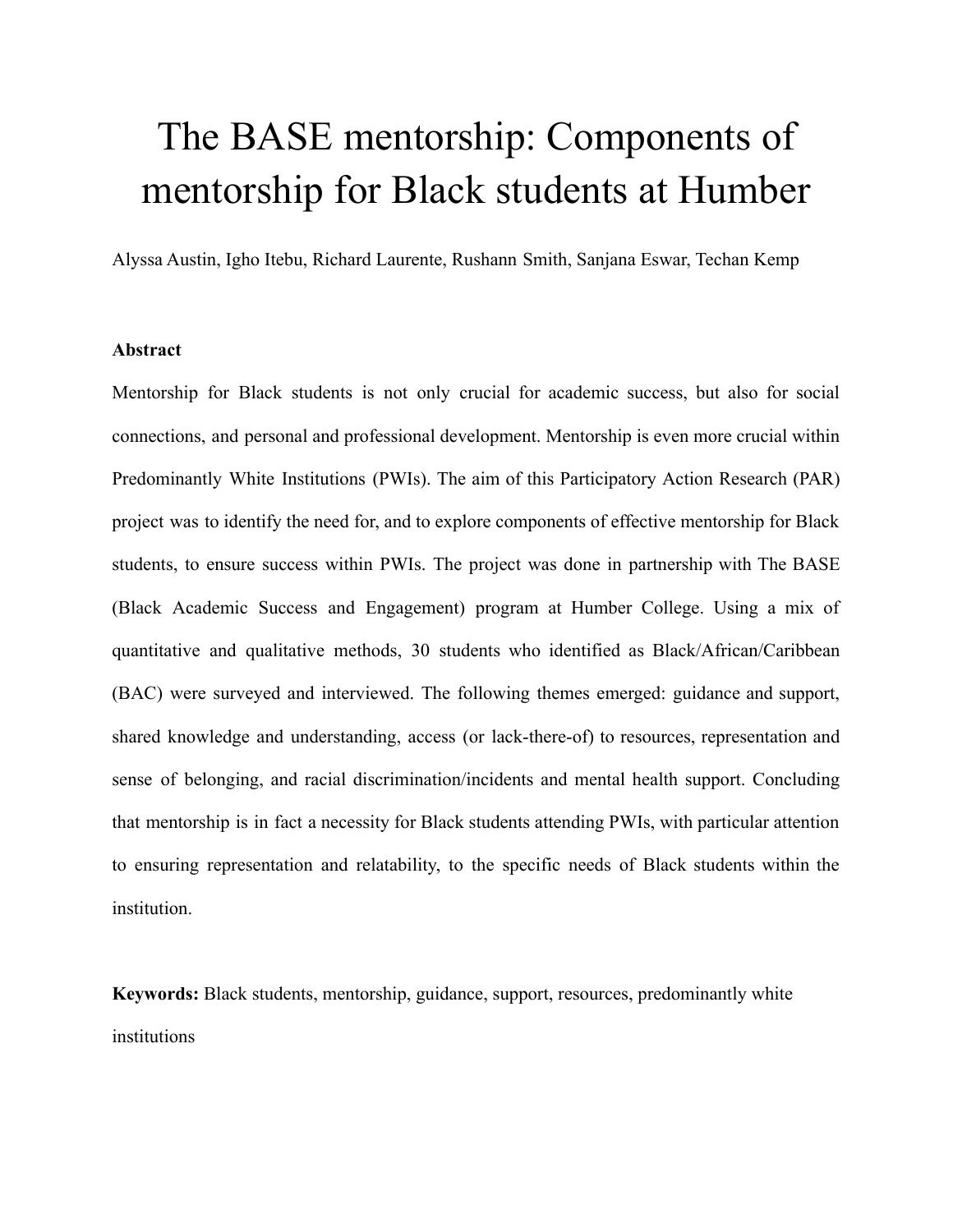# **Acknowledgements**

We would like to thank our community partner: The BASE program at Humber College for the opportunity and support in carrying out this research. Specifically, Monique Chambers (Program Coordinator), Efe Chehore (Student Support Advisor), the student staff, and the participants. We would also like to thank Linda Hill, Community Development Program Coordinator and Professor, for the guidance and resources offered throughout the project.

# **Introduction**

This research project was done in partnership with The BASE (Black Academic Success and Engagement) program at Humber College. The main objective was to identify the need for and to explore components of effective mentorship for Black students, to ensure that they succeed and feel comfortable within Predominantly White Institutions (PWIs). Mentorship is significant to the work The BASE does, as well as the Community Development sector. The literature review showed that there are not enough peer-reviewed research articles in the Canadian database on mentorship for Black students. This research now contributes to literature on this topic, in the Canadian context. Students voiced the following concerns: lack of access to culturally relevant on-campus support, a disconnect from the college experience, racial discrimination, and a general lack of adequate support from the institution's higher ups, such as faculty, and others in positions of power.

# **Research Context**

The selection criteria for participation in this project was based on students attending the Humber College, Lakeshore and North Campuses in Etobicoke, Ontario. Outreach was aimed towards students who identify within the Black/African/Caribbean (BAC) community, starting with The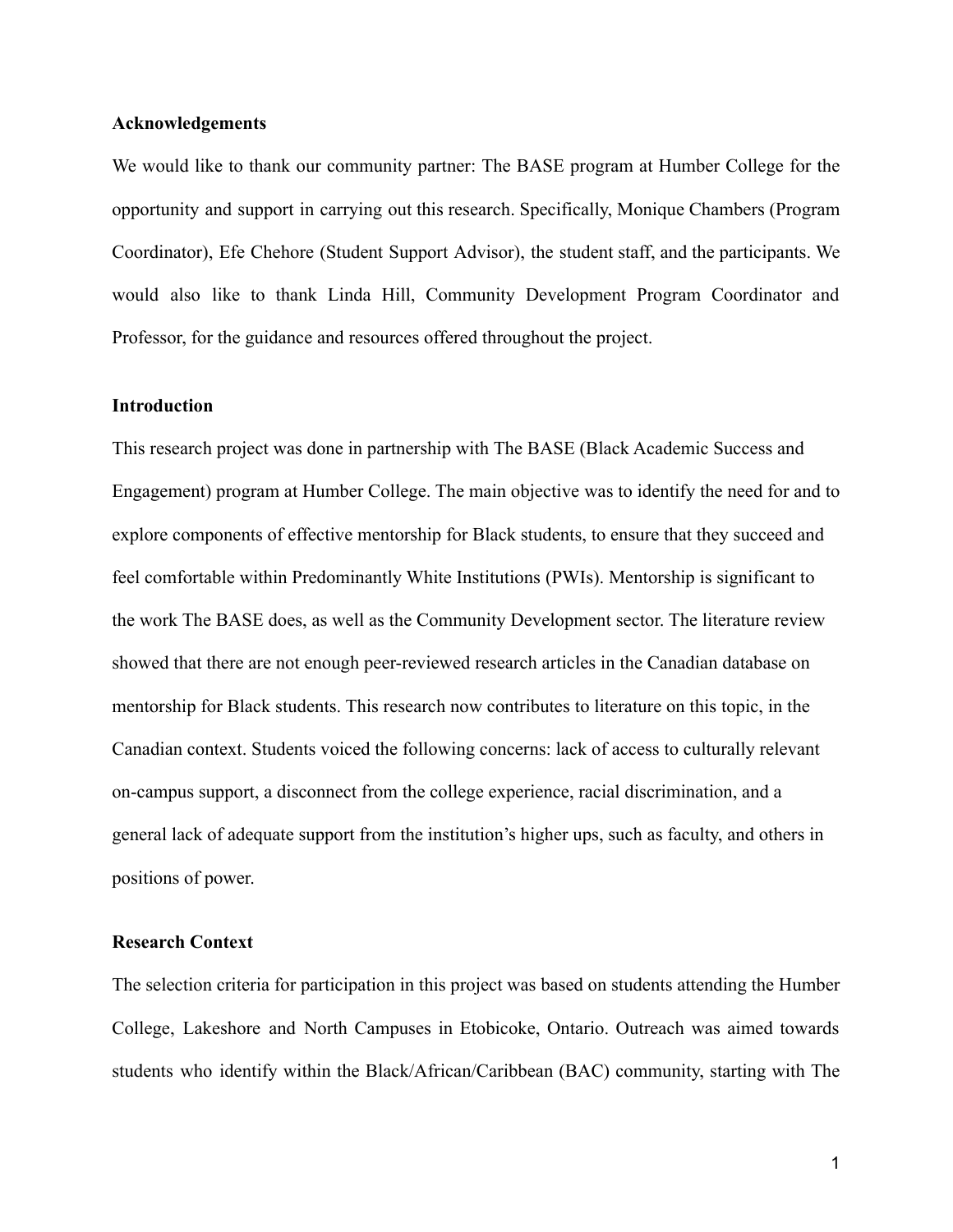BASE's student database. The BASE's mission is to provide students who identify as BAC, with community, resources, and support to help fully maximize their campus experience (The BASE, n.d.). The main areas of support for students include: academic, leadership, personal and professional development, and on and off campus engagement (The BASE, n.d.).

# **Project Focus**

The focus of the project was to examine and understand the needs of Black students at Humber, in order to help The BASE create an evidence-based mentorship program in response. First, by seeking to better understand the causes of students' lack of awareness of services at The BASE. Then, to identify the value of mentorship for students and which aspects of mentorship would be most beneficial to supporting their diverse needs. In addition, exploring potential barriers to access and engagement with resources like a mentorship program, due to the COVID-19 pandemic. Now, The BASE has gained some insight on how to enhance current programming delivered to Black students at Humber.

# **The overarching research question(s) were:**

- 1. How do we inspire Black students at Humber College through a mentorship program to complete their program and/or pursue higher education (Ph.D., MBA, Master's Degree etc.)?
- 2. How do we maintain an effective virtual/online program that is equally engaging and educational during the current climate of the world (Covid-19)?

#### **The Research Team:**

All members of the team are current 4th year students in the Community Development Degree Program. With unique experiences relating to their identities, current and previous work, and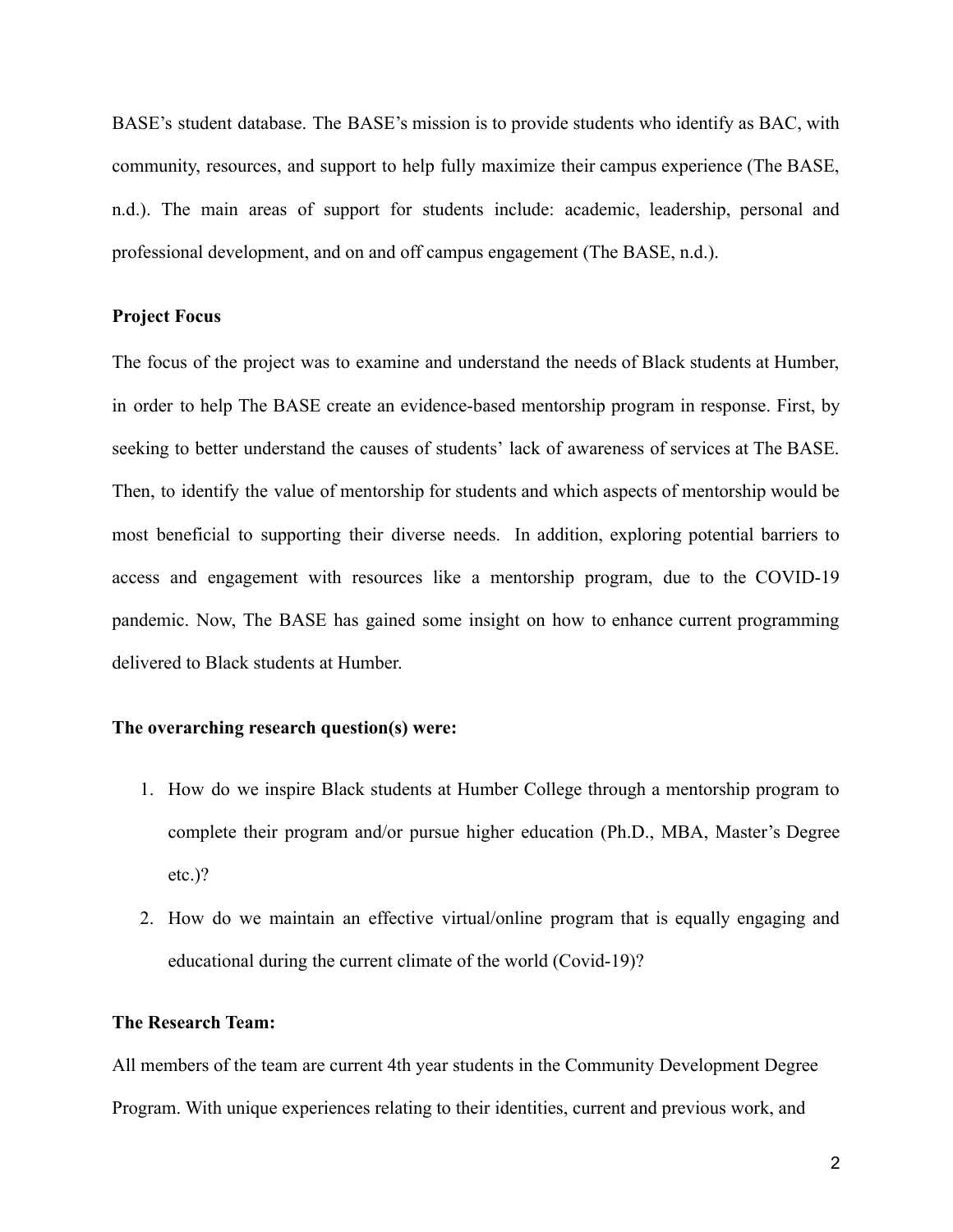knowledge of The BASE program. All of which informed their choice to work with The BASE on this research project.

#### **Sanjana Eswar**

Sanjana is a part of the BAC community, though she does not identify as Black. In fact, she identifies as Caribbean and South Asian, and was raised in a Caribbean household—making her somewhat of an insider within the community. Though arguably, she may also be considered an outsider, as she does not identify as a Black student. In connection to The BASE, Sanjana has visited the space on campus, although not fully aware of the available services until early 2020. Sanjana was intrigued by the community partner and focus of the project, due to prior experience with mentorship programs, as a mentee and intern at an arts organization.

#### **Alyssa Austin**

Alyssa identifies within the BAC community. As a Black student at Humber, she considers herself an insider. Based on her own lived experiences, she understands the hardships and difficulties Black students have and continue to face due to the lack of culturally relevant resources at PWIs. Throughout her educational journey, she has experienced racism and struggled without support in PWIs. Though she has no experience with having a mentor, Alyssa has had opportunities to mentor BAC youth over the last 10 years. Like many students, Alyssa is aware of The BASE, however, she has yet to utilize their services. This research process has driven Alyssa to approach research from an anti-racism and anti-oppression perspective. With the opportunity to add to the discussion on diversity and inclusion for Black students in PWIs.

#### **Rushann Smith**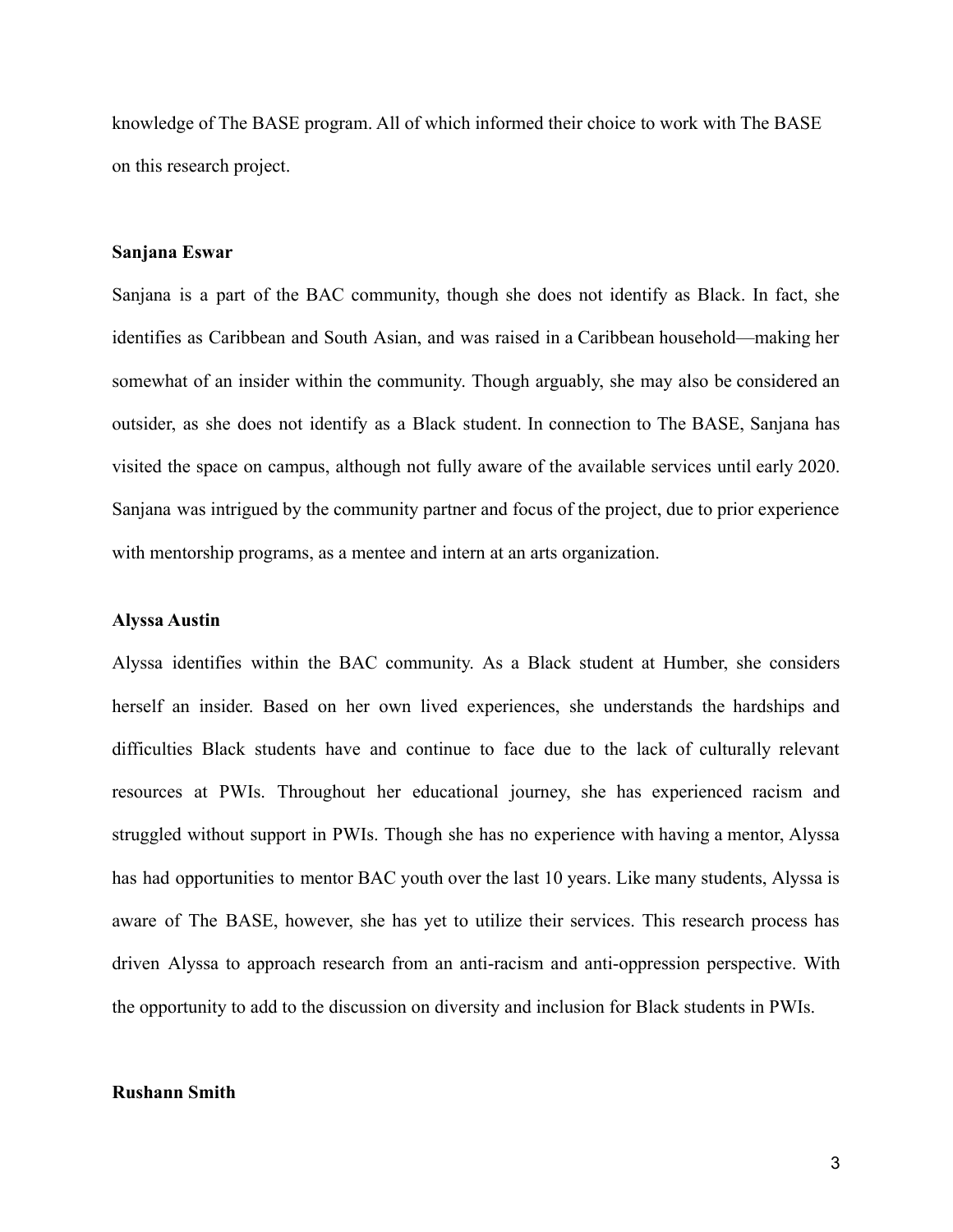Rushann considers himself an insider because he identifies as a member of the BAC community. In 2019, he, along with two other Humber students, created a program called Speak BLAC (Brave Lessons at College). They worked with The BASE to run an 8-month long workshop within their space. This was his first experience with mentorship; receiving mentorship style support from The BASE, as well as mentoring other students. Speak BLAC primarily served students that identified as BAC. The co-founders mentored students at The BASE and supported them in engaging with the artforms of creative writing and spoken word. Being a mentor helped Rushann realize the importance of Black peer-to-peer bonding, within PWIs. Moreover, he has experienced discrimination in the classroom from a professor. Engaging with other students who had similar experiences was his way of coping with it. Though he was always aware of The BASE and their services, he never really utilized the space until Speak BLAC.

#### **Richard Laurente**

In addition to being a student at Humber, Richard is also the COO of a social enterprise called Dream City Project Inc. He identifies as Asian-Canadian and prides himself in being a youth and community advocate. Richard has worked in several non-profit organizations and places a strong focus on empowering and mentoring Black and minority youth living in underprivileged neighbourhoods within the GTA. Richard became aware of The BASE during his freshman year, but never used their services. Though technically situated as an outsider to the Black community, he spends countless hours working in the heart of the Black community to better understand their needs in order to create sustainable programming catered to youth. His ultimate goal is to build youth community centres not only in the GTA, but across every continent. Richard is no stranger to prejudice and racism as a proud Filipino, born and raised in Toronto. He uses his lived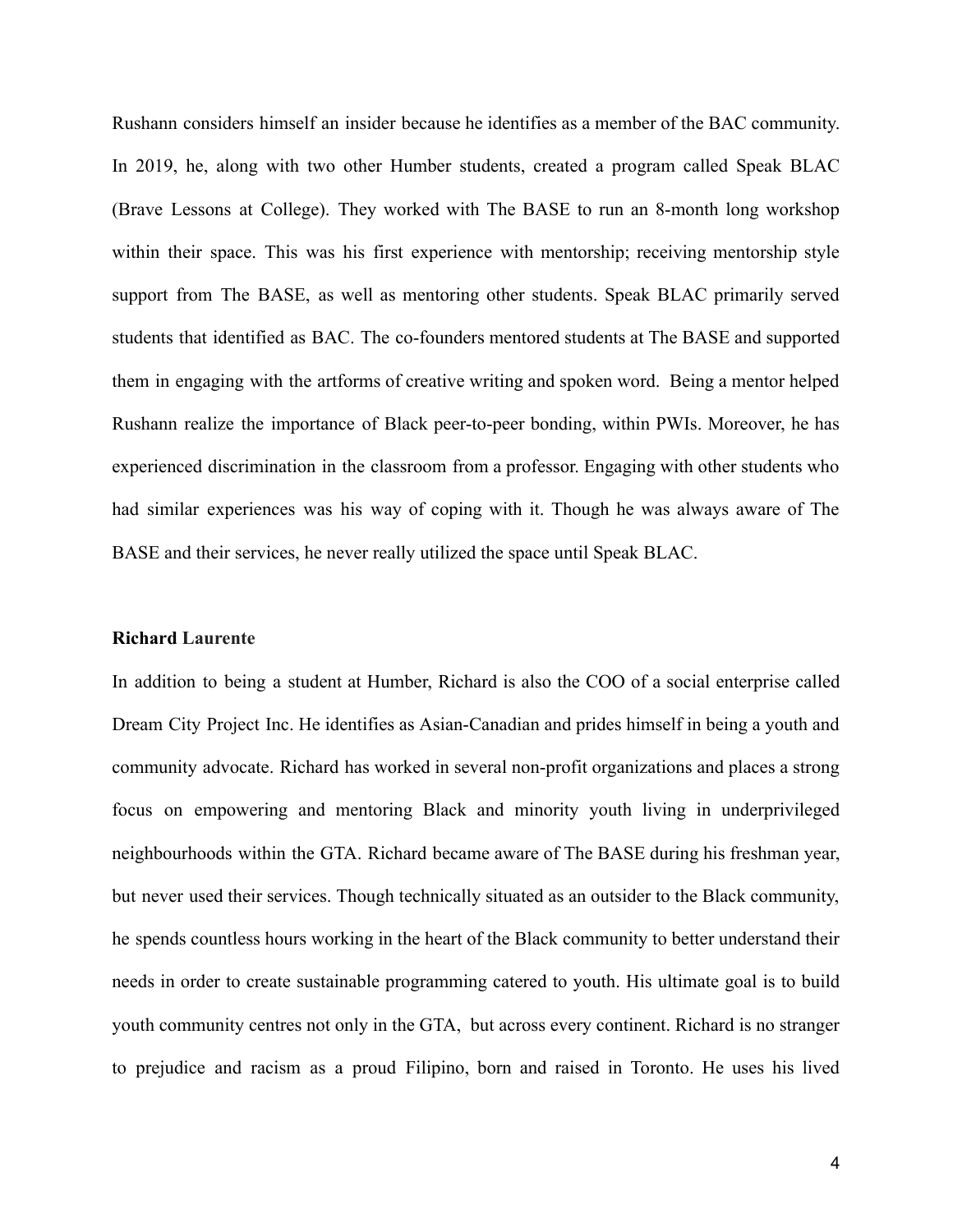experiences along with his formal education to make positive and impactful changes within the communities he holds dear to his heart.

### **Igho Itebu**

Igho is a writer, poet, and community educator, who identifies as African and Black. She is also a former student staff member at The BASE and has utilized their services. She co-created and facilitated some services (i.e., Speak BLAC - an 8-month creative writing and spoken word workshop series, and the Circle of Queens bi-monthly workshops, respectively) offered by the program. In addition, Igho has some experience with mentorship: as a mentor and a mentee, through arts and community based organizations that specifically cater to Black and underserved youth. Currently, her work involves utilizing an anti-oppressive framework. With an understanding of power dynamics, accommodating different abilities, the importance of continuous consent and operating from a social justice lens - all of this makes Igho situated as an insider in this research project.

#### **Techan Kemp**

Techan identifies as a member of the BAC community, and therefore considers himself an insider. With similar experiences of his own, Techan empathizes with students' lack of (access to) resources, as it pertains to mentorship at their respective educational institutions. Techan has experienced racial discrimination at Humber, with no resolutions, so he is often left with no choice but to *move on*. Nevertheless, he continues to be an advocate for Black youth and students. He has worked with numerous community organizations, including the Black Youth Empowering Community Organization in Toronto, as a spiritual mentor. His tasks and duties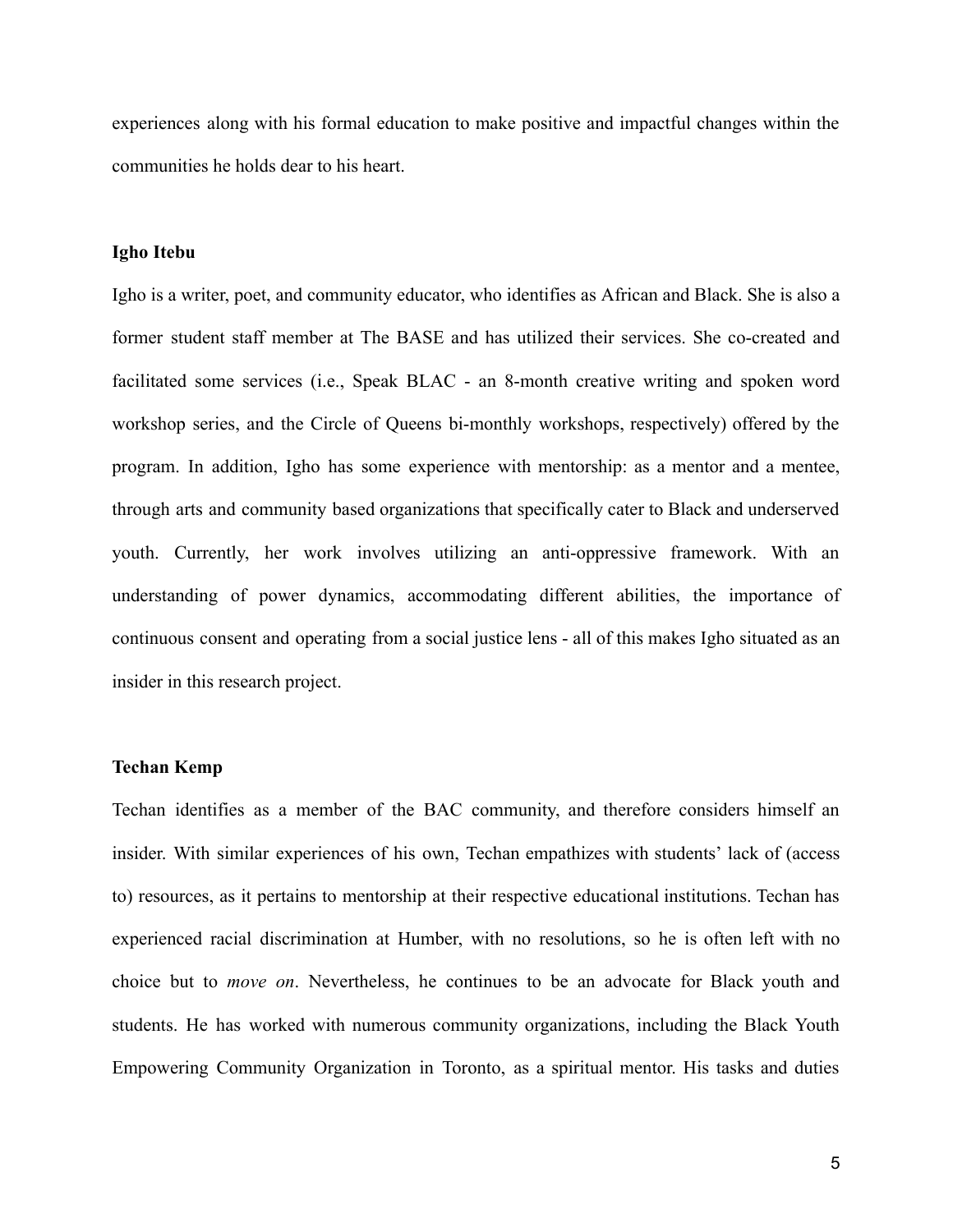were to provide adequate support and resources for the youth who utilized services at the organization. Prior to this project, Techan knew of the BASE but was not clear on their mission or services. Now, after engaging in this research process he is more knowledgeable of the program and its core offerings.

# **Literature Review**

There is a range of research relevant to this project, although most of the literature is focused on the African American experience. The following common themes were evident: providing black students with support, guidance, collaboration, experience and care. More broadly, the literature explores the perceptions of Black students, athletes, and academic mentorship at PWIs. Some also analyze online learning in academia and explore advantages and disadvantages of engagement. Jackson et al (2017), examine Black male bonding at PWIs, with findings that suggest that "Black students seek social connections with other Black students as a means for negating the discomforts of racial alienation" (p.468). Black youth hesitate with building relationships because of difficulties transferring into white institutions or the stereotypes that come with it. Particularly individuals studied, were looking to bond with other Black male students because of emotional feelings after leaving their families, friends, and homes to attend colleges in a new environment. They hoped to (re)create bonds and a sense of family like relationships.

Another point that came up in the literature review, is the role of Black faculty within PWIs. There was some literature discussing the importance of peer-to-peer bonding and associations with other Black students and faculty. Brooms & Davis (2017), discuss the success of both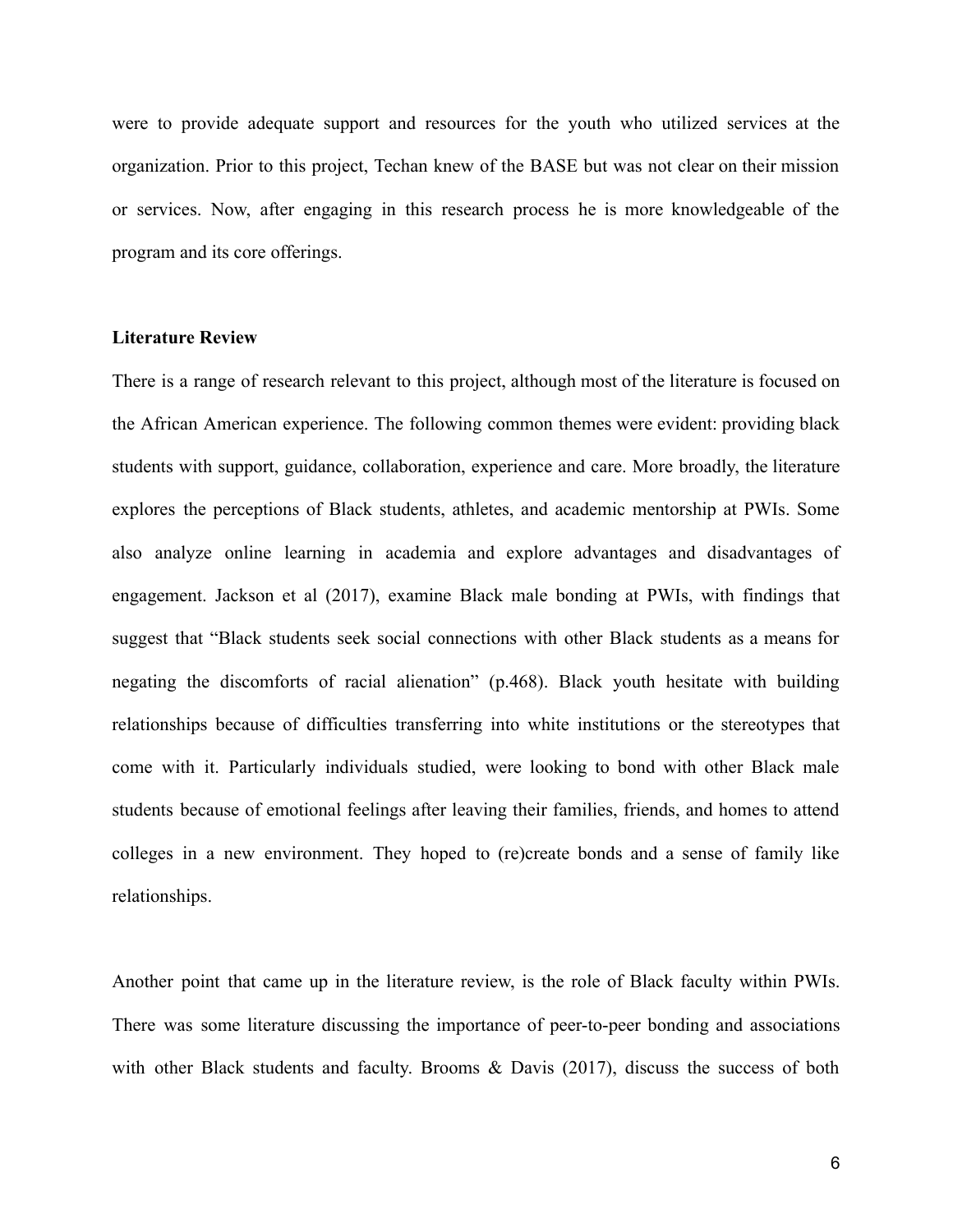peer-to-peer bonding and mentoring from Black faculty members. They conclude that "these social networks and micro-communities both enhance and support...persistence in college" (Brooms & Davis, 2017, p. 305). Proving that the presence of Black faculty does support Black students' engagement and commitment to education while attending PWIs. Seeing faculty that look like them also helps make the institution feel more welcoming and offers a sense of belonging. Furthermore, it helps shape the experiences that students have on campus, increasing the likelihood and effort towards personal and academic success.

# **Project Design**

This research was carried out through an interpretive epistemological perspective, otherwise known as subjectivism. From this perspective, the idea of mentorship was subjective and essentially constructed by individual experiences. Particularly, utilizing a narrative, storytelling approach; to document the lived experiences of Black students who have either had access to mentorship or sought mentorship. The following methods were used for data collection: surveys, focus groups and photovoice (via the online platform: flip grid). The questionnaire was intended to collect quantitative data on student demographic, awareness of services and general thoughts on mentorship. Focus groups/in-depth interviews gathered further information on lived experiences of students. Including the issue of lack of awareness and access to resources, racial discrimination, and the need for mentorship. Photovoice is a Participatory Action Research (PAR) method and form of "ethnographic engagement" (Liebenberg, 2018), in which participants share their lived experiences through a combination of photo/video and storytelling. Wang and Burris (1994) suggest empowerment, as one of the purposes of this method (as cited by Liebenberg, 2018). In this research project, the use of photo and audio only, were suggested to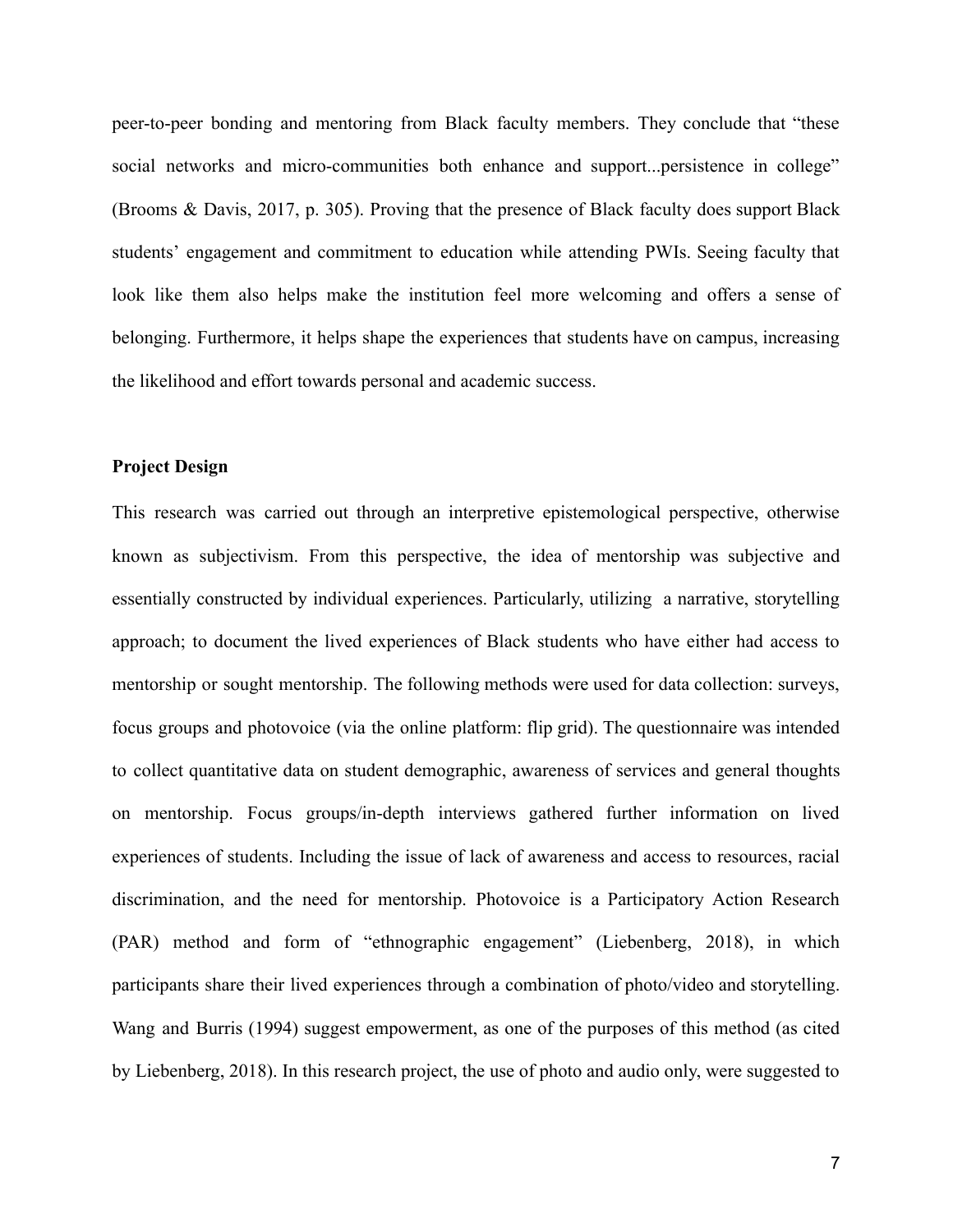answer 5 questions regarding services, experiences as a Black student at Humber, and ideas around mentorship.

Initially, participants were recruited to fill out the survey, which included an invitation for further participation. Then, they would be able to either join a focus group session or engage with the photovoice tool (flip grid). The sampling approach used was a blend of convenience sampling along with purposive sampling based on students who identified as Black. After the first stage of recruitment the snowball sampling method was also utilized to increase participation. Outreach was broadened to include Black students outside of The BASE's student database, and students were encouraged to engage in any or all of the data collection tools.

The main method of analysis was thematic analysis, using the systemic coding procedure. Thematic analysis allows a lot of flexibility when it comes to evaluating data and makes it easier to deal with large data sets by categorizing them into broad themes (Caulfield, 2020). Though most of the data analysis was done manually, some online tools were also utilized for data reduction and content analysis. Those tools include: google forms' analysis features, otter.ai for interview transcriptions and identifying keywords, and voyant-tools for labelling and identifying connections to keywords and phrases. According to The Pell Institute (2021), data reduction is the process of identifying and focusing on meaningful aspects of the data collected. Content analysis involves labeling and coding words or phrases that relate to the research question(s), then identifying patterns, and interpreting their meanings (The Pell Institute 2021). After utilizing the aforementioned tools, data was then analyzed manually, to identify specific emergent themes.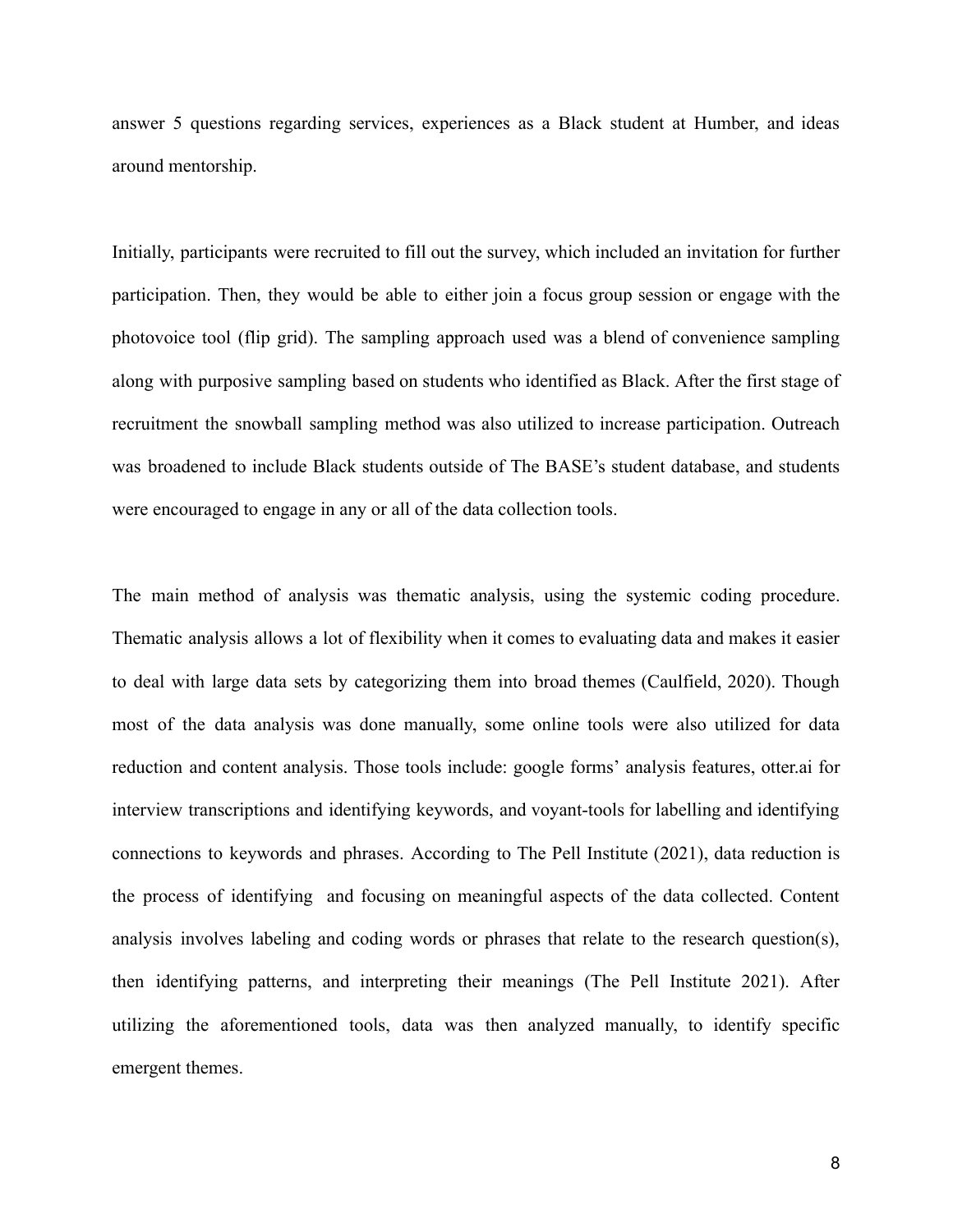#### **Ethical Considerations**

Through the project, the research team was committed to upholding the highest of standards of ethics in conducting this research with and for the BASE. Listed below are a few of the key components of the procedure manual that were consistently shared with all participants throughout the study:

**Voluntariness**: any participation from this project will be strictly voluntary. No participant will be forced or coerced to join in any part of this study without their willingness to do so. At any moment that any participant would like to withdraw their contribution from this study we will comply at all times.

**Confidentiality**: All materials including interviews, research and participant feedback will always remain secure and only accessible to this research team.

**Documentation of Consent**: No materials and data that is produced from this research will be released without formal consent forms being signed by the participants involved in this study.

**Expedited Review (1.3)**: This review process is used to assess the level of risk of harm to human participants and will be done and approved by this team.

**Process (1.3.2)**: As researchers it is our responsibility to follow all necessary protocols at all times. As a group we will ensure that our project will adhere to all ethical requirements and get approved consent from all parties before any submissions.

**Review for Ongoing Research (1.4)**: For any research pertaining to this study after the given time frame, consent must be given from all participants, approved and then reported to the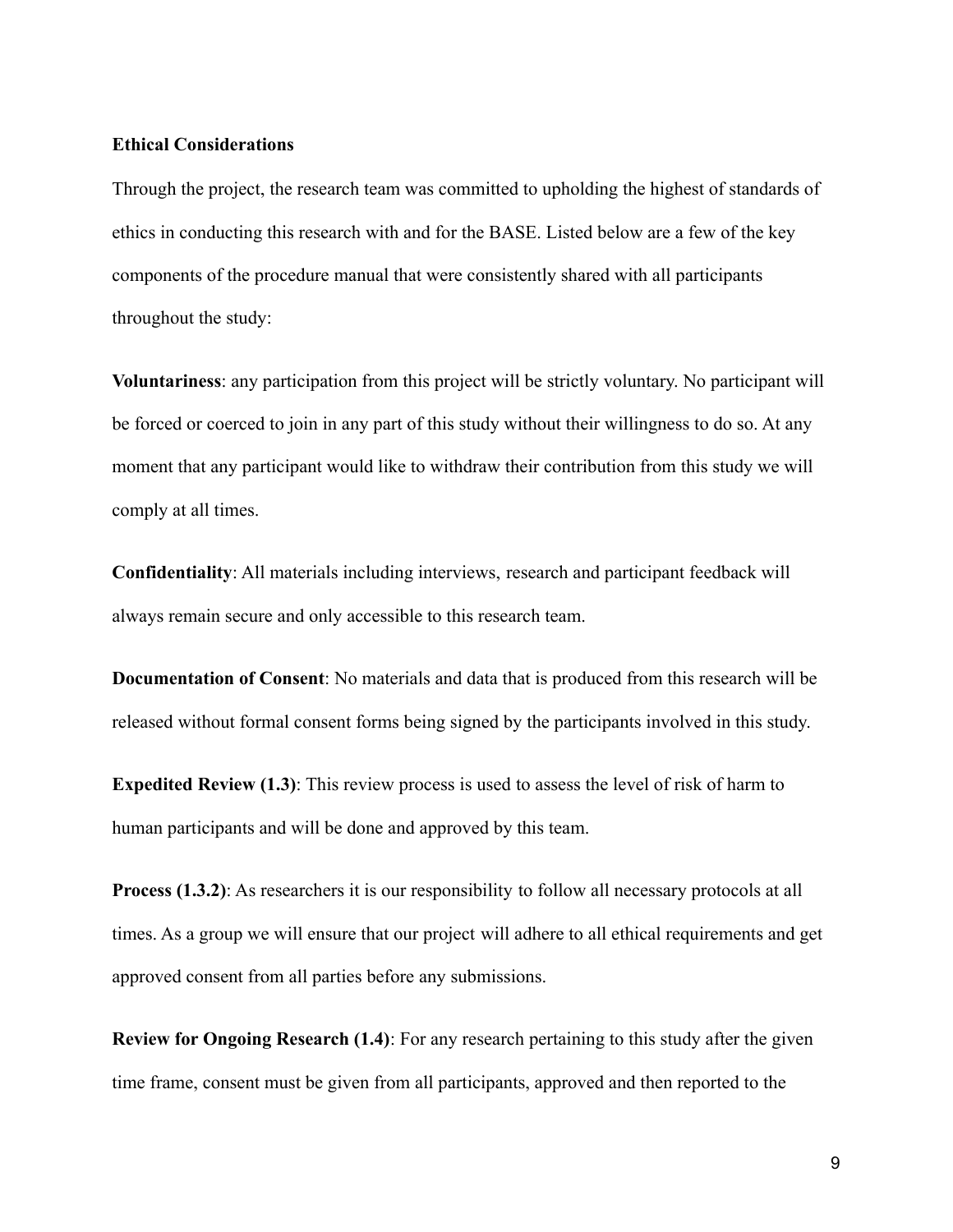research ethics board (REB).

# **Key Findings**

A total of 30 students participated fully in the research process. Results from the data showed that the majority of students did not have access to adequate resources due to lack of culturally relevant support in programs, services, and training at Humber. Students indicated a need for extra support in addition to the services offered by The BASE. However, only a select number of students choose to utilize current services at The BASE, while other students were not fully aware of these services. Students were more concerned with mentorship guidance through current support(s), programs, services, and training, rather than mentorship guidance to pursue higher education after graduation (Figure 2).

Data gathered from the focus groups and interview sessions showed the desire for mentorship from a young age. Participants echoed similar 1st year experiences. Including feeling like an outsider and lack of support and awareness of available resources. Some participants also voiced concerns about virtual fatigue with online learning, as well as a need for mentors that are current students, alumni, and/or business professionals, who look like them. Furthermore, participants suggested that The BASE and a (potential) mentorship program, be widely advertised throughout the school, via professors, and across all of Humber's social platforms.

When asked the question: *What does mentorship mean to you?* The overall emergent themes from participants' responses were: guidance, better and/or consistent communication (of available resources), sharing relatable experiences and knowledge, building relationships with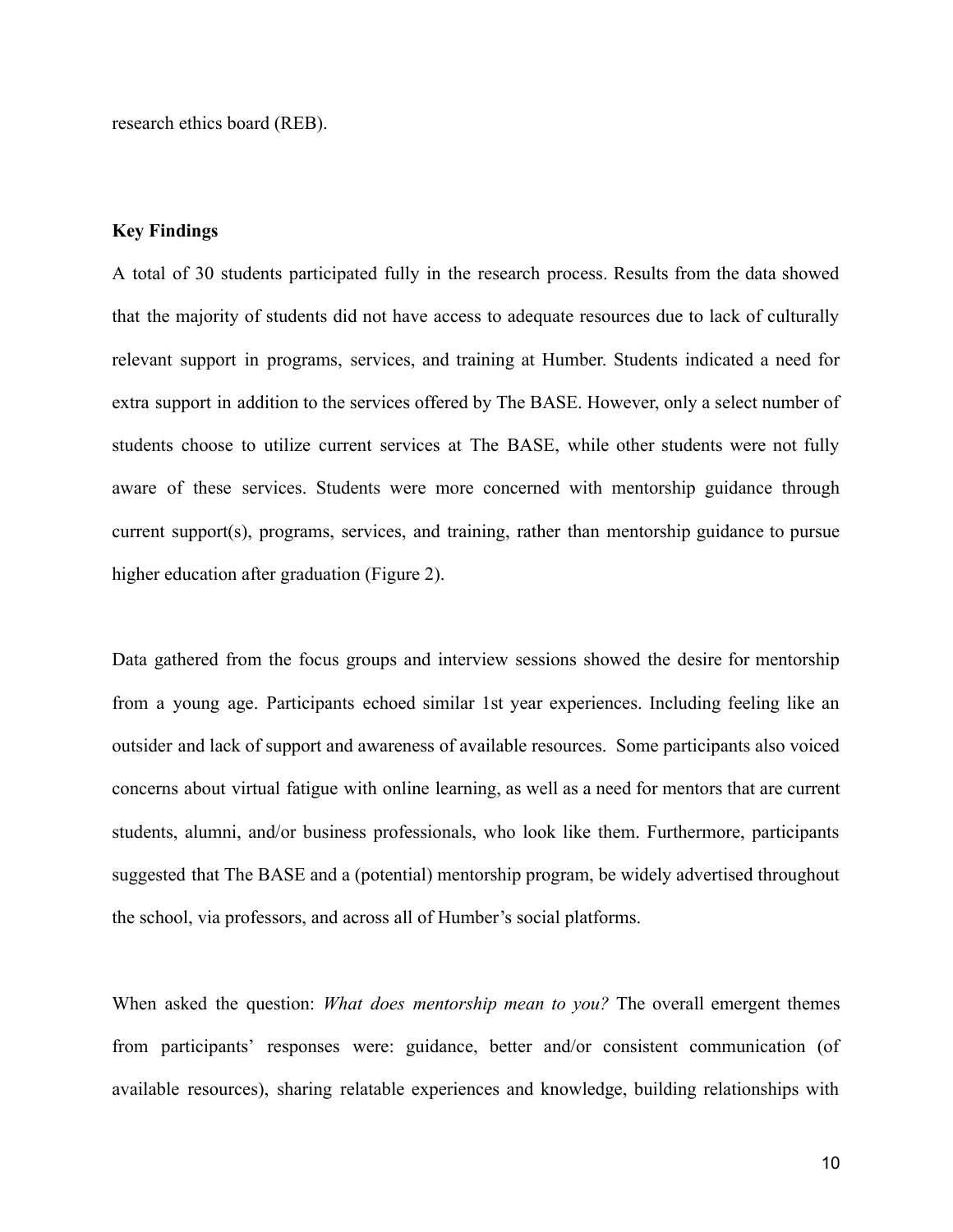students and faculty who look like them, and receiving timely feedback when concerns were raised by students (Figures 1 and 3). In regard to timely feedback, all participants interviewed, had some experience with racial discrimination, including micro aggressions within the classroom from professors and other students, and even expereinced multiple hate incidents, as recently as in 2020 (Figure 3). Participants expressed having no option but to deal with these issues and the negative impacts on their well being, on their own. Punctuated by variations of this sentiment: *"it is what it is...you just get used to it at this point."* Data from the flip grid tool was omitted due to low participation with that tool. However, the few responses received correlate with the rest of participants' responses.

**FIGURE 1:** Keywords and their links in regard to the meaning and value of mentorship for Black students at Humber.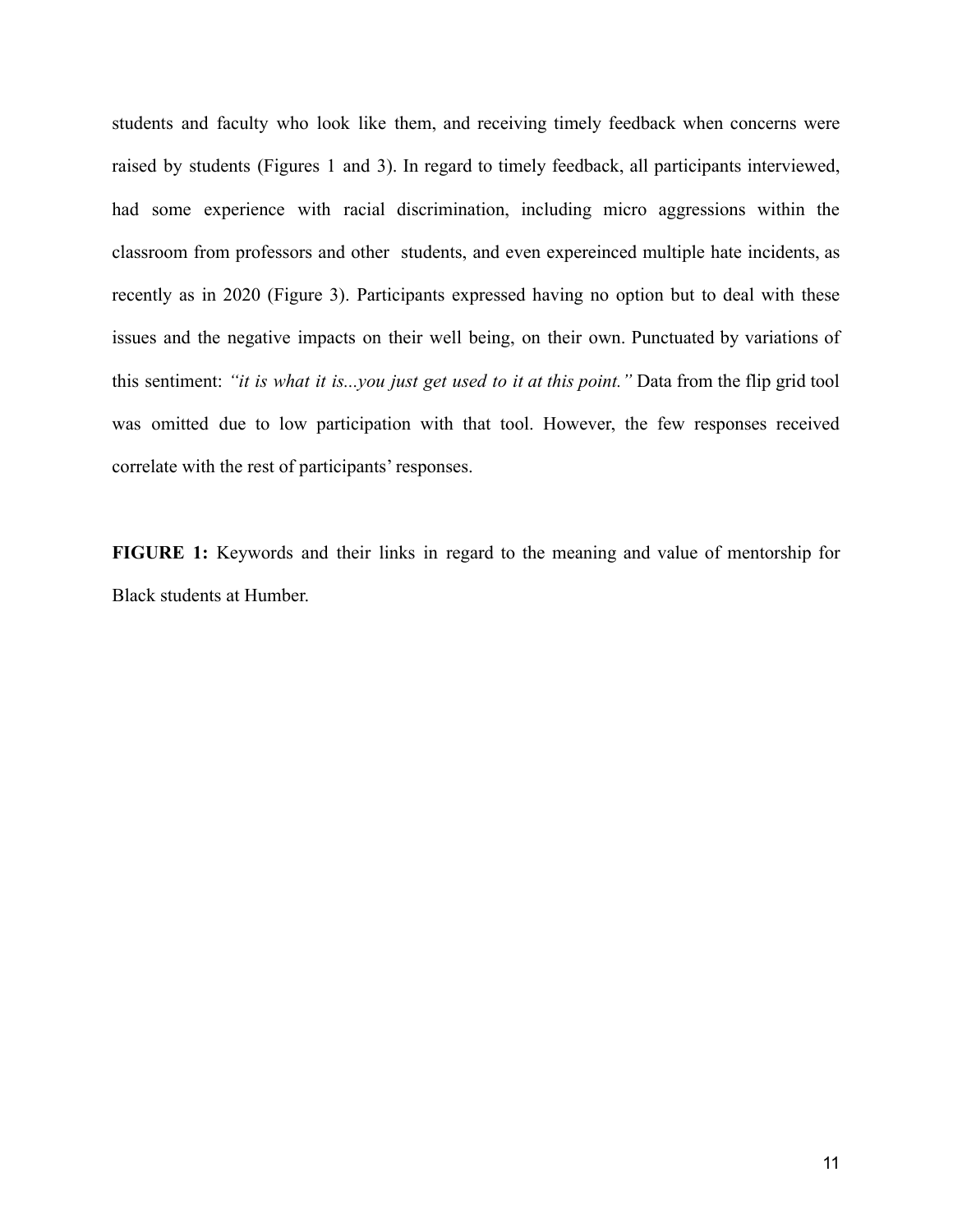

**FIGURE 2:** The type of mentorship program Black students at Humber would like to see provided.

# *15. If The BASE created a mentorship program for Black students, what type of mentorship*

*would you like to see provided?*

17 participants responded. 3 participants skipped the question. 'N' reflects the number of times the theme was stated in the answers of the participants. Career path  $(N= 3)$ Leadership  $(N=2)$ Professionalism  $(N= 3)$ Entrepreneur  $(N= 3)$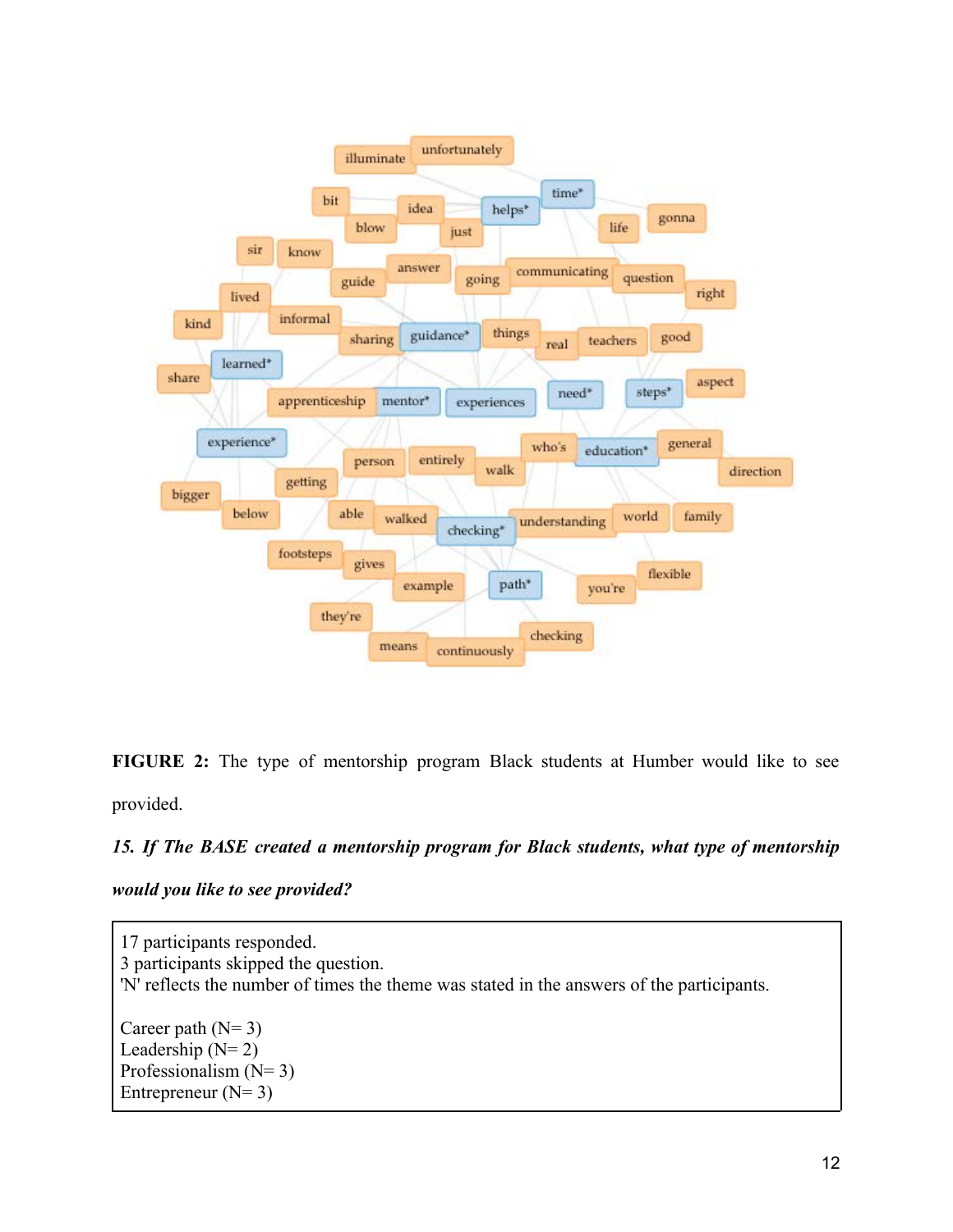Mentorship  $(N=6)$ Black  $(N=4)$ Support(s)( $N=9$ ) Programs,Services and Training(N= 14)

**FIGURE 3:** Emergent themes from in-depth interviews:

7 participants interviewed 'N' reflects the number of times the theme was stated or referenced in participants' responses. Guidance/support (N=47) Communication (N=18) Relationships/Representation/Relatability (N=17) Shared Knowledge & Understanding (N=32) Sense of belonging/feeling out of place (N=15) Resources (N=22) Racial Discrimination/Incidents (N=12) Mental Health  $&$  Wellness (N=7)

**FIGURE 4:** Recommending support/services offered at The BASE



**FIGURE 5:** Participants' awareness of The BASE program.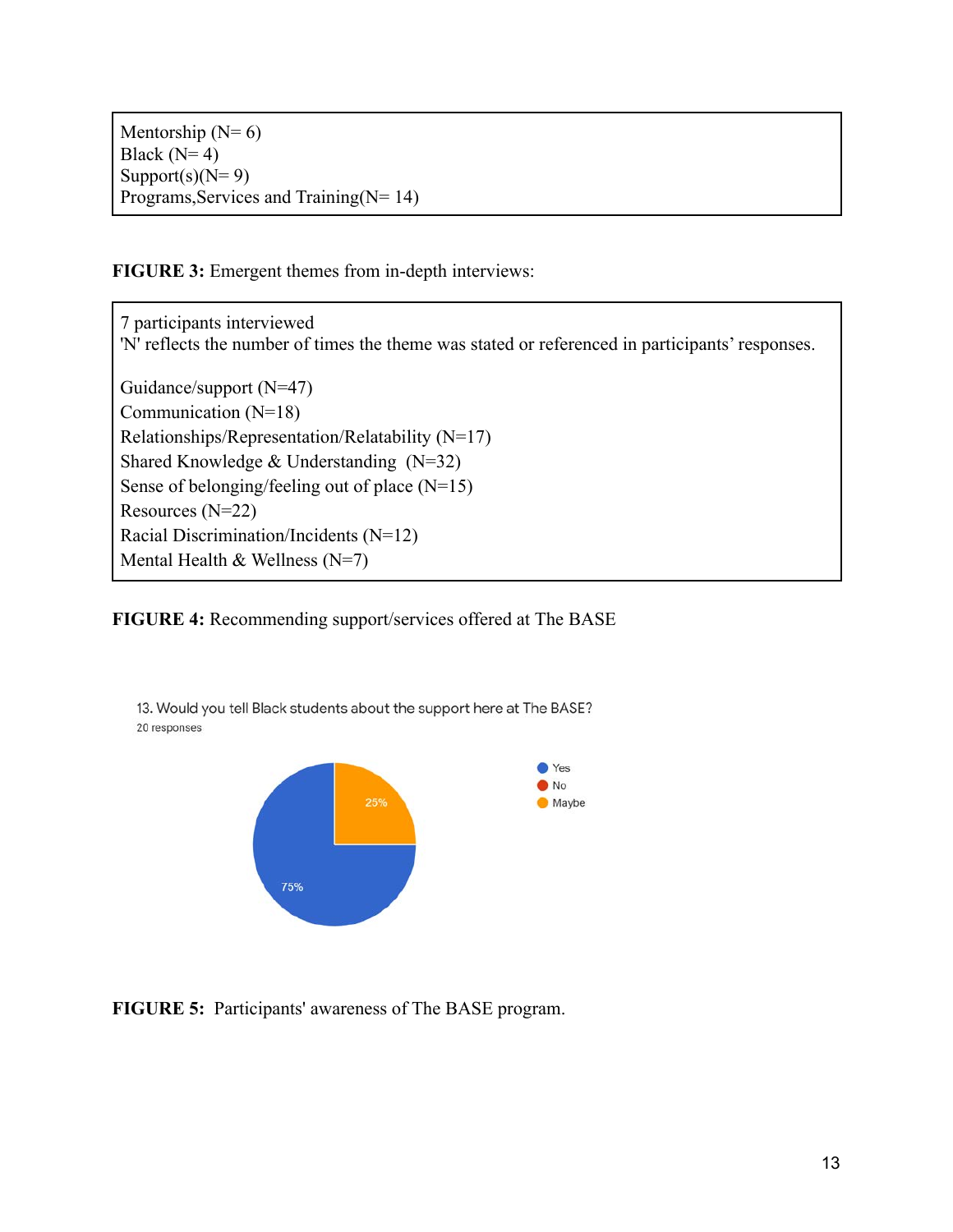

**FIGURE 6:** Programs/services offered through The BASE, that participants are (/not) familiar

with.



10. These are the programs currently provided by Black Academic Success and Engagement (The

**FIGURE 7:** Humbe's range of services/resources for Black students.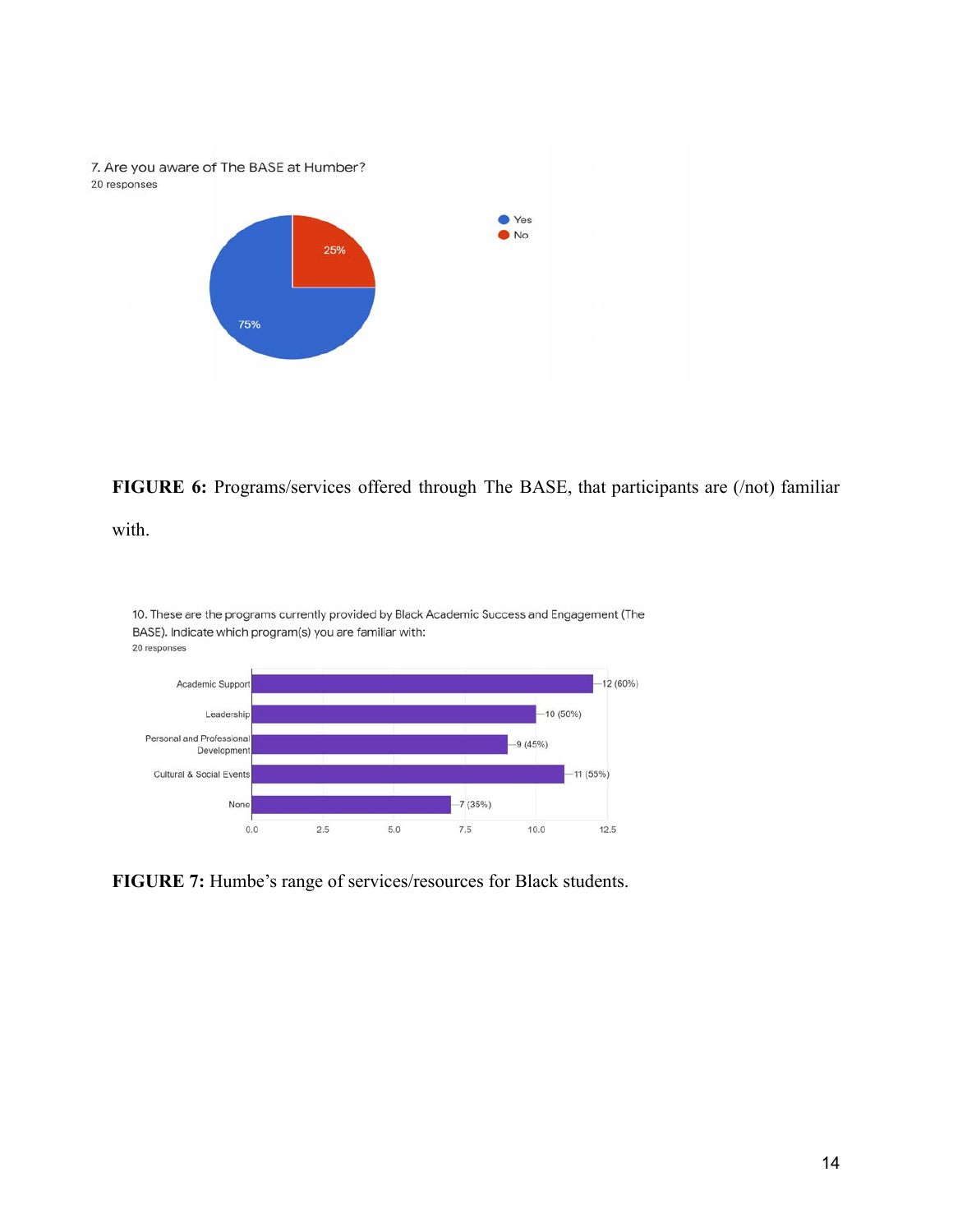

8. Do you think Humber provides Black students with a large range of services/resources? 20 responses

**FIGURE 8:** The need for mentorship program(s) at Humber.



14. Do you believe it is essential for Humber College to offer mentorship programs for their Black students? 20 responses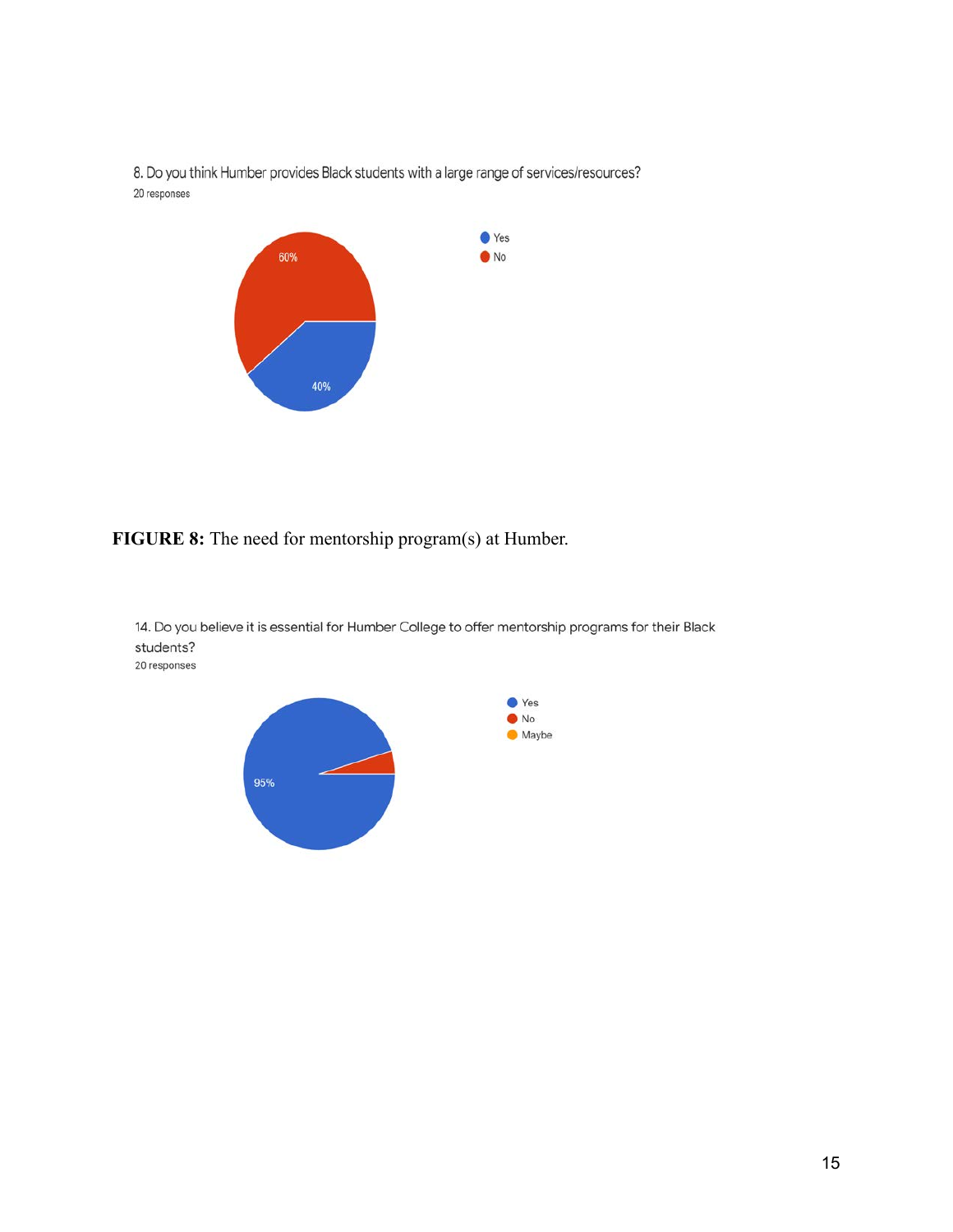# **Discussion**

95% of participants agreed that Humber College should offer mentorship programs for Black students because it is essential for their academic success, personal and professional development, and overall well being. This indicates the value and importance of mentorship for Black students especially at a PWI. The following themes emerged in the analysis process: guidance and support, shared knowledge and understanding, access (or lack-there-of) to resources, representation and sense of belonging, and racial discrimination/incidents and mental health support.

# **Guidance and Support**

The overarching theme in response to the importance and value of mentorship, reveals that students are simply looking for guidance and support from people who look like them and understand their experiences. In response to survey questions, participants were specifically interested in guidance in terms of aspiring towards entrepreneurship. Students were more concerned with mentorship guidance by support(s), programs, services, and training, rather than mentorship guidance to pursue higher education after graduation (Figure 2). Moreover, of the students interviewed, each spoke to the need for specific support around transitioning into a new environment like a PWI - where they are once again the minority. Some participants also referenced needing support from professors in terms of referring them to specific resources, facilitating classroom dynamics, and suggesting potential career paths (Figure 3). For the latter, one participant shared a situation in which he was blatantly discouraged from aspiring towards a particular career aspiration because *"you can't make money doing that"*. These types of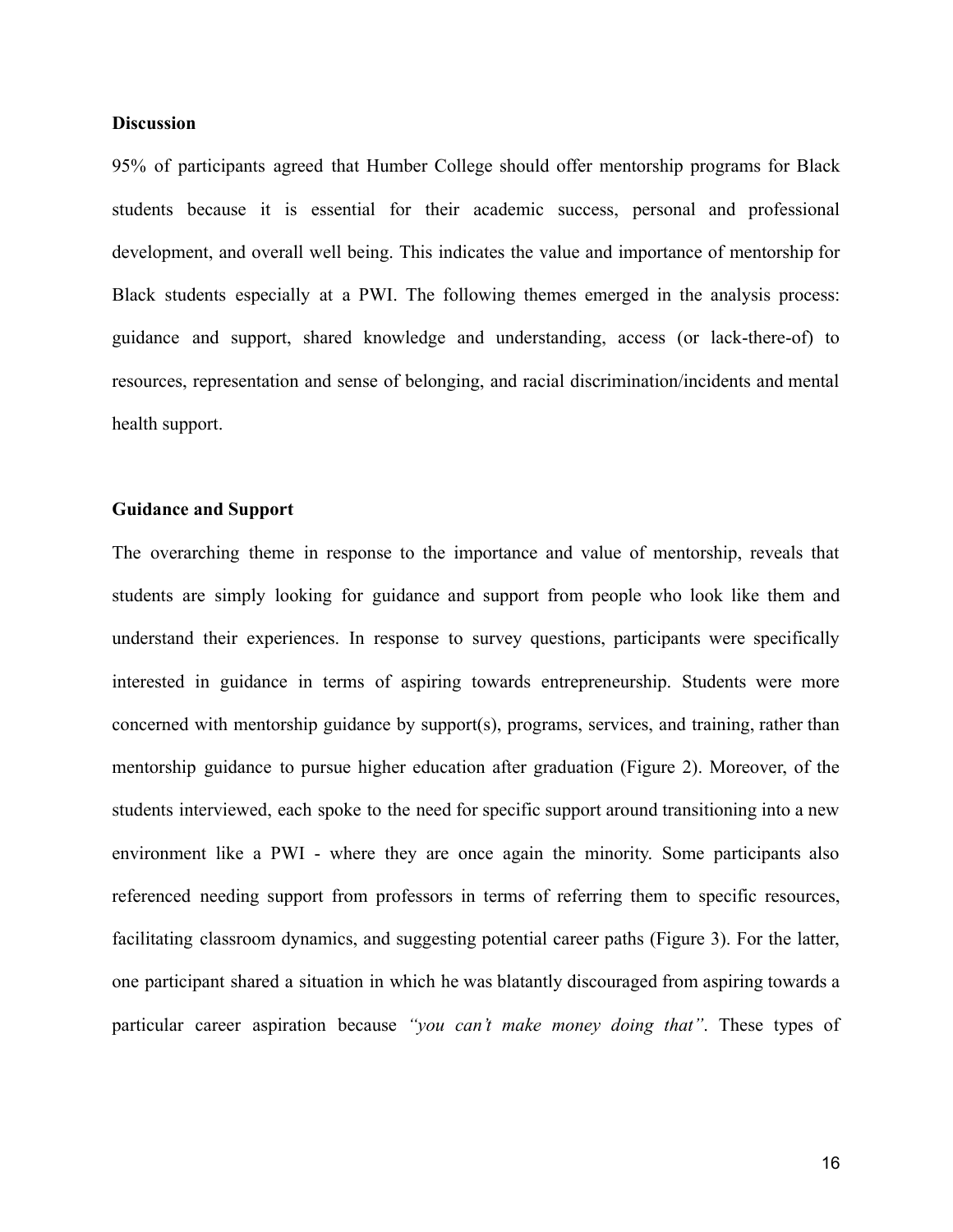experiences are exactly where Black students need guidance and support, to navigate what seems to be the norm in PWIs.

As shown in figure 4, 75% of participants surveyed would recommend services offered by The BASE. Majority of the participants are familiar with The BASE's programs/services, while 35% of participants don't know of The BASE nor have they utilized said programs and services (Figure 5). Although 60% of participants utilize the academic support service, less than 11% utilize the other services available (Figure 6). There's certainly a disconnect here, as many of these services would prove helpful to students' needs voiced during in-depth interviews. As some participants suggested, broader outreach is necessary to raise awareness for these already available services.

#### **Shared Knowledge and Understanding**

Almost all participants interviewed voiced a need for better understanding and knowledge of available options and resources. As one participant expressed "*the Black experience is unique*", so it only seems right that Black students would need specific and on-going support in dealing with issues that come up, especially within PWIs. Issues like not knowing where to apply for specific financial aid, not knowing their options for career paths, or who to go to when they experience racial discrimination or microaggressions on campus. Almost all participants mentioned searching for groups/communities of like minded students, in their first year. This eventually led some of them to The BASE.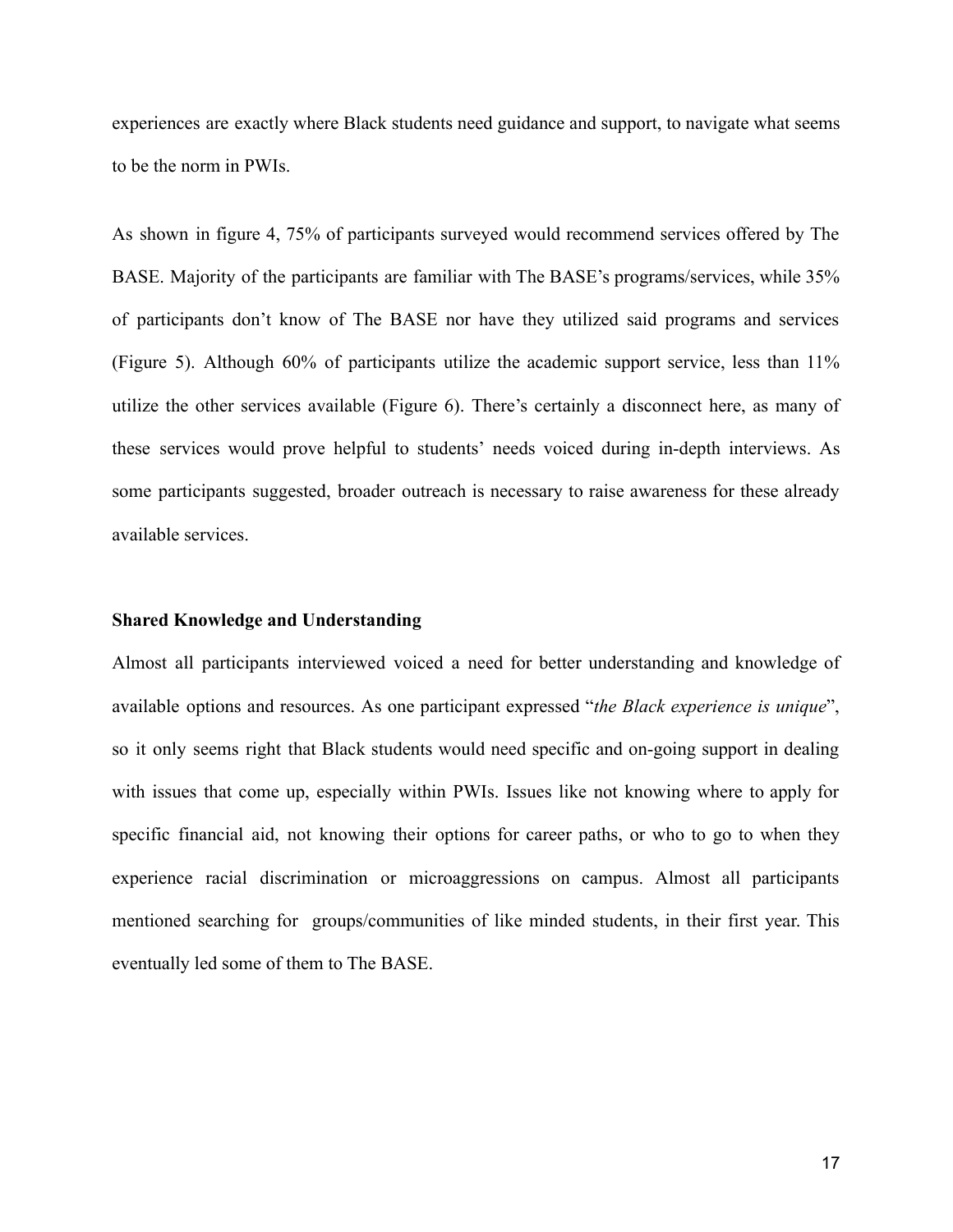# **Resources**

When it comes to resources, results from the data show there is both a lack of awareness of available resources—in which case students seek their own resources and methods of coping, as well as a need to enhance current resources to make it more culturally relevant and specific to the needs of Black students. Figure 5 shows that 25% of the participants surveyed have never heard of The BASE program, which indicates that there is some awareness of resources. However, there is clearly some disconnect as only a small percentage of students who are aware of the program actually choose to use the services. While the majority of students are either unaware of its existence or choose not to use the services.

Most interviewed participants are aware of The BASE and utilized their services. However, with the exception of 2 participants, they found out about the program in their 2nd or 3rd year. One participant on the other hand, though aware of the program, was unsure if it did in fact cater to him, as he did not identify as Black, but was in fact Egyptian. These inconsistencies in awareness and use of The BASE and its services may be due to one of two things. Either their mission is still unclear to the students the program aims to serve, or there needs to be more effective forms of outreach to broaden their student database.

## **Programs, Services, and Training**

As shown in figure 7, 60% of the participants disagreed that Humber provides Black students with a large range of services/resources. In fact one of the participants interviewed - a Humber alumnus, vividly describes having to "*scrape the bottom of the barrel*" to find and utilize the resources he needed. Others described sentiments like: "*figuring it out on my own*", or "*it is what it is*" and "*I don't pay attention to things like that anymore*", in references to insensitivity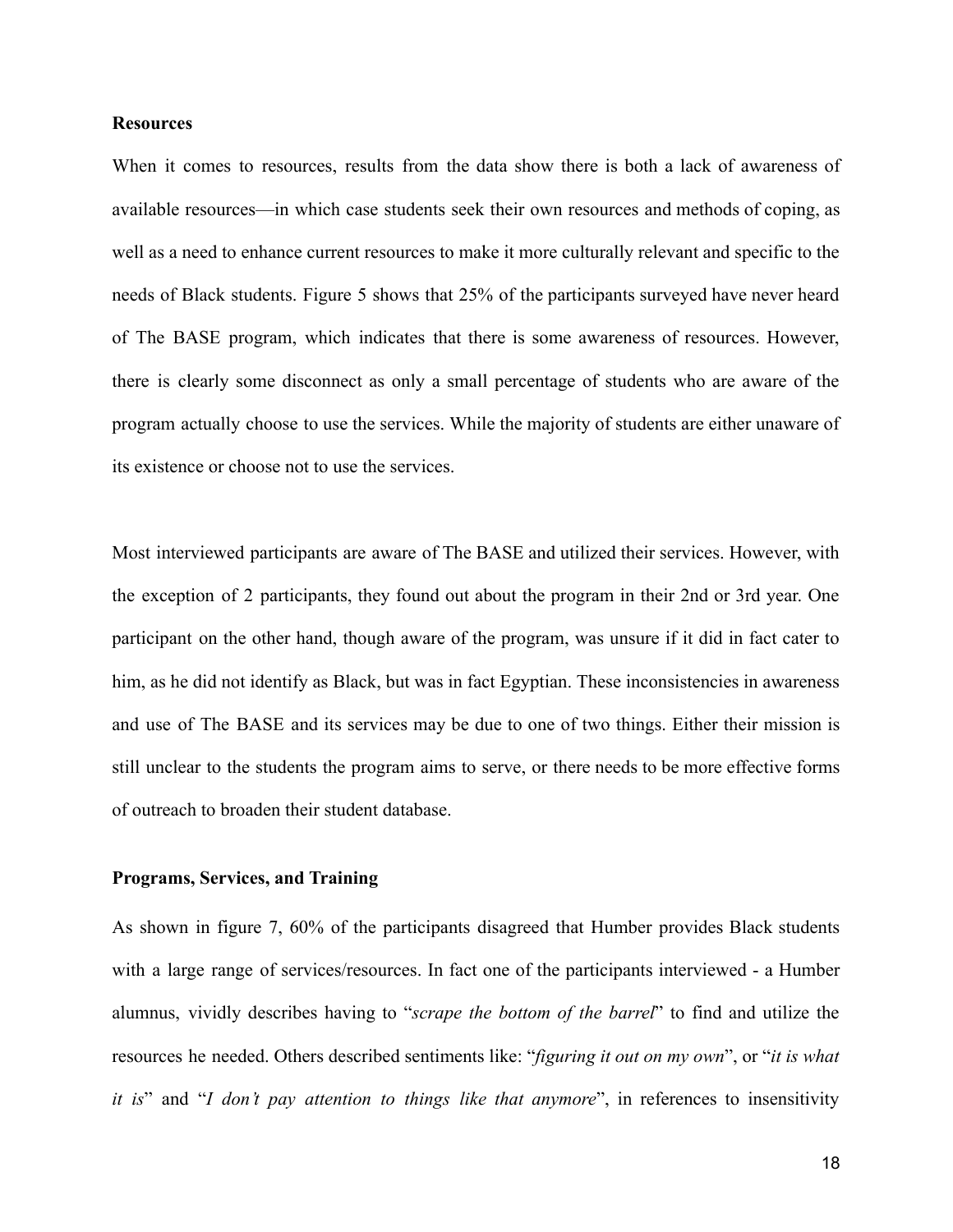on-campus or conflicts within the classroom. Majority of participants allude to not having adequate resources because there is a lack of support catered to them in current programs, services and training at Humber. With this in mind, suggestions for mentorship support reflect career path or leadership skills, such as professionalism, communication, and conflict resolution - not only for themselves but also reflected in training for faculty and staff. For instance, some of the participants' responses to what they would like mentorship on were: "*career pathways and getting to know the services available to us*" and "*a leadership program would be very impactful for the Black students at Humber, as it will help grow the skills necessary to assume bigger positions and roles campus wide*". This kind of support would help students gain transferable skills for their ideal field of work post graduation. In addition, faculty/staff would be better equipped to support the specific needs of Black students during their academic career.

#### **Representation and Sense of Belonging**

As the literature review on the topic shows, bonding with like minded students in terms of mutual lived experiences, is important for Black students to survive and thrive within PWIs. 6 out of the 7 participants interviewed - which identified as Black, spoke to the importance of representation within any institution. Citing the uniqueness of "*the Black experience*" as one participant describes, support from someone who looks like them is extremely imperative to ensuring that their needs are met. In response to the question of the significance of having Black educators, one participant states:

*"my first day in class I go in there and I see a black guy there. It feels different...So I go in my seat, and I feel a bit more relaxed, and not just a black guy but I feel like any*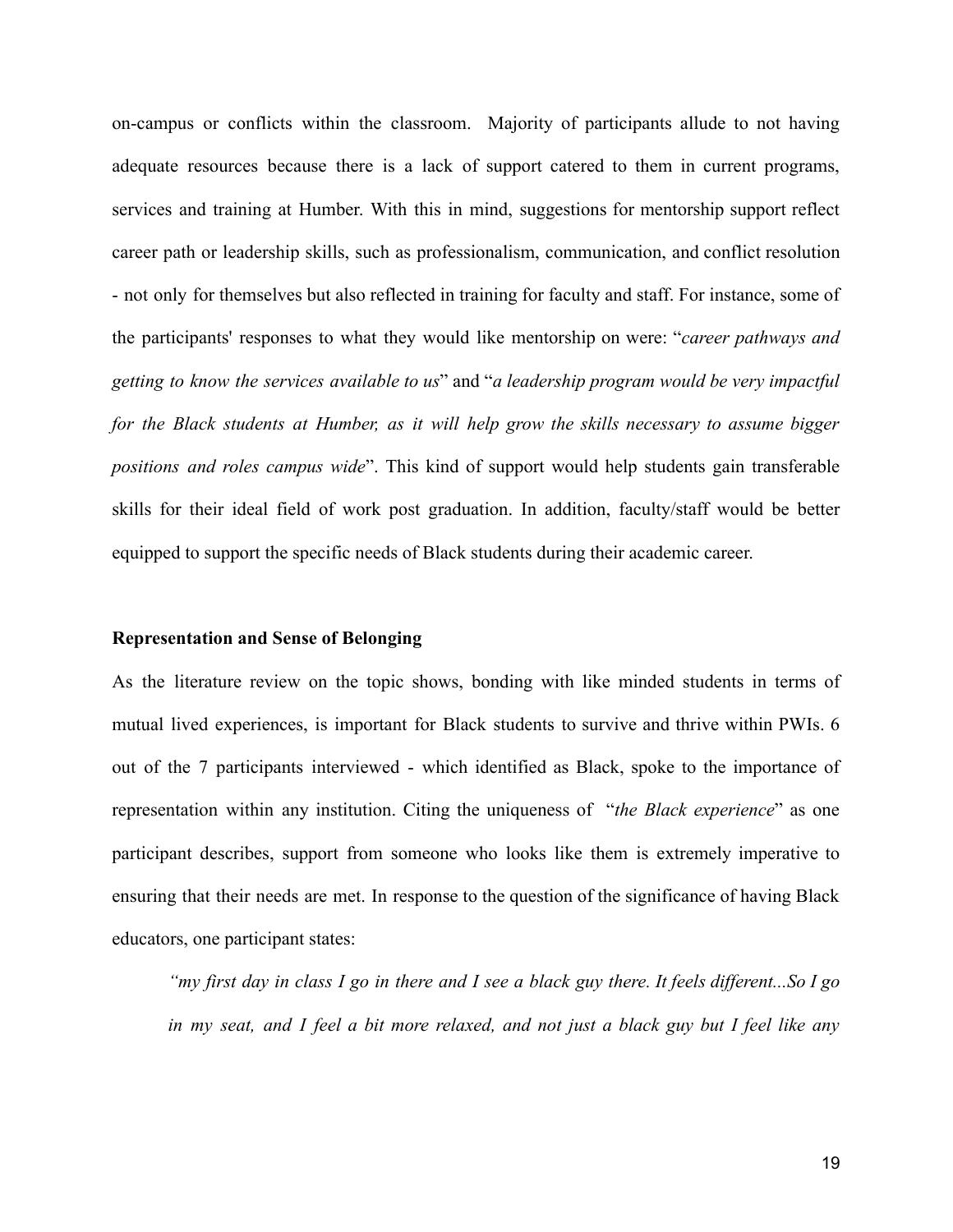*minority basically...I feel more relaxed. I feel more comfortable in the class, I feel like more of my experiences could come to the fore…"*

Representation then, is a key component in the need for and the importance of creating a valuable and sustainable mentorship program.

#### **Racial Discrimination/Incidents and Mental Health Support**

Experiences with racial discrimination seem to be par for the course within any institution or even everyday life for Black people. As the research team can attest to their own lived experiences, so too did participants have varying degrees of experiences with issues of covert or overt displays of racial discrimination in the classrooms and genearlly on campus. From microaggressions to hate incidents, participants spoke to this issue in recounting their overall experiences at Humber, and/or when answering the direct question of whether or not they experienced racial discrimination on campus. Although a seemingly leading question, the research term along with the community partner chose to include this question in the interview guide, because anti-Black racism is a major reason why Black students need culturally relevant resources to navigate PWIs. These instances of racial discrimination happen so often that, as previously mentioned, participants now respond with sentiments like "*figuring it out on my own*", or "*it is what it is*" and "*I don't pay attention to things like that anymore*". One participant did suggest however, the need for more culturally specific mental health supports for Black students like "*how to deal with trauma*" caused by the perpetuation of anit-Black racism. To improve The BASE he also mentions specifically, more mindfulness informed programming.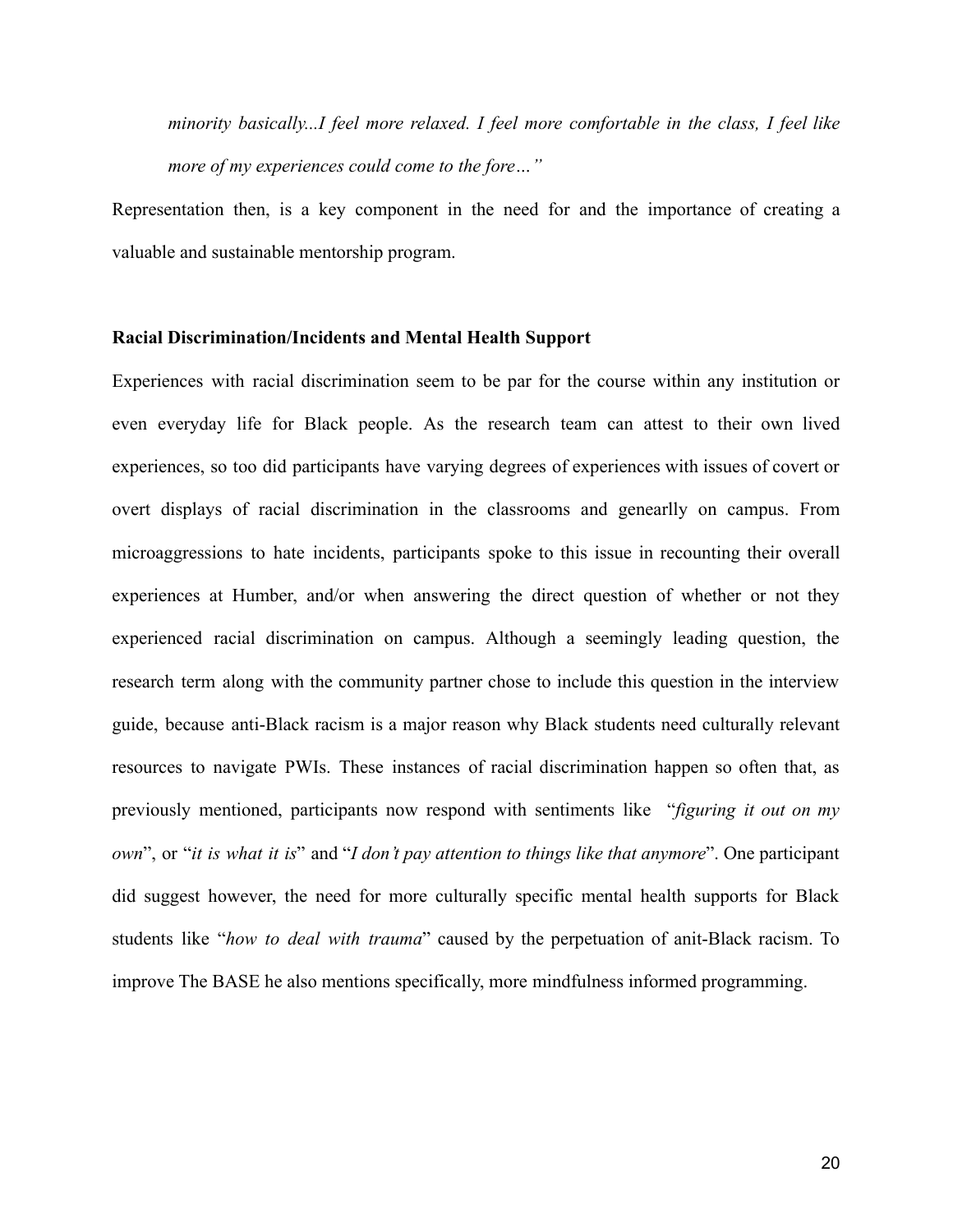All of the above themes highlight the specific needs of Black students and could serve as the basis of a potential mentorship program. Should said program address the pain points voiced by participants in this research, Black students in PWI may be better equipped to finish their current academic career and/or aim to apply for higher education.

# **Contributions of this Research/Recommendations (to partner agency)**

As seen in figures 5 and figure 6, most participants reported that they are aware of The BASE program at Humber College. However, some indicated that they are not familiar with the specific programs and services The BASE provides for Black students. Moreover, as a community partner, The BASE was hands-on in assisting throughout this research project and offered meaningful input in further supporting Black students at Humber. With this in mind, collaboration with more programs is one of the recommendations The BASE should consider. Next, The BASE can share information with Black faculty members and staff at Humber, who are unaware of their programs. In which case, faculty and staff members alike are better informed and equipped to refer Black students to The BASE. Another recommendation is to reimplement outreach techniques from its former iteration (when the program was known as The Bridge), by facilitating virtual drop ins, into different programs and classes. This will help The BASE bring awareness to new students who have not had the opportunity to attend the college campuses in person, as well as current students who are still unaware or unsure of their services. All in all, this will position the program to become visible for Black students as well as the aid in making the future mentorship program successful and sustainable.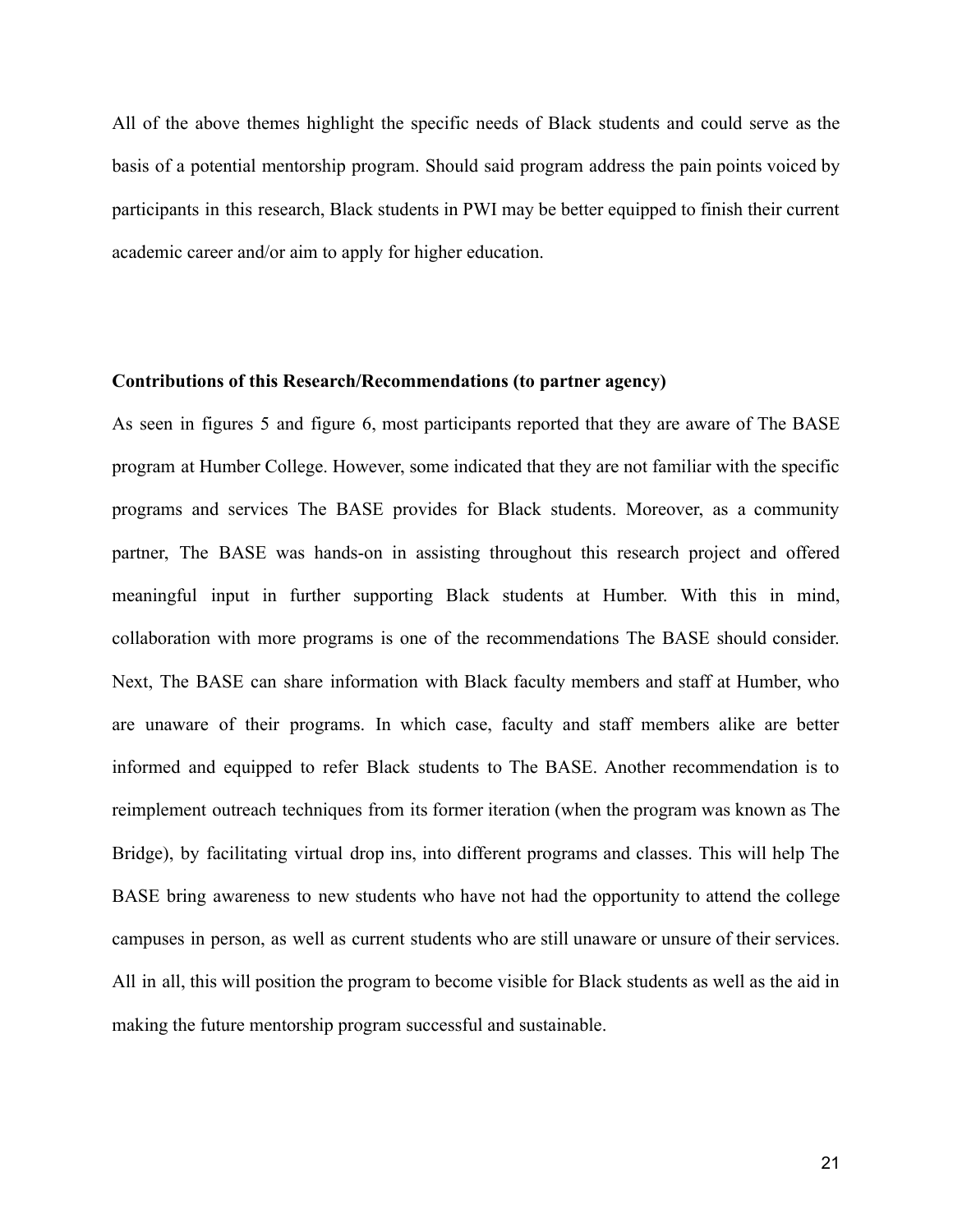#### **Limitations of research**

Many limitations became evident during the research process - most of which was due to COVID-19 pandemic. This affected the research because interactions with participants were limited to virtual platforms. Thus, participation was lower than anticipated. Outreach was initially limited to The BASE's student database and social media platforms. Eventually, outreach was broadened considering that not all Black students are aware of The BASE. Furthermore, in light of the virtual limitations, other potential reasons for low participation may have been due to lack of access to the internet, students not checking (or responding to) their emails often, or simply "zoom fatigue" - as everything is now done virtually. Another limitation was specifically low participation with the flip grid tool. Only two participants engaged with this tool, although several of them had viewed the page. The research team concluded that some reasons for low participation may include being uncomfortable with recording themselves and simply being unsure of how to navigate the app in the first place. Consequently, data from this tool was not included in the research findings.

#### **Directions for future research**

For future research, questions around how to best engage with students virtually is suggested. In regard to mentorship for example, explore which method would be most engaging. That is: 1 on 1 meetings, group seminars or workshops, weekly or monthly check-ups, social media engagement and much more. Next, one of the initial goals of the project was to identify possible gender differences for mentorship in terms of needs. Though there was not enough data to adequately show differences (if any), this time around. This is something worth exploring moving forward. Other areas worth exploring include essential resources akin to mentorship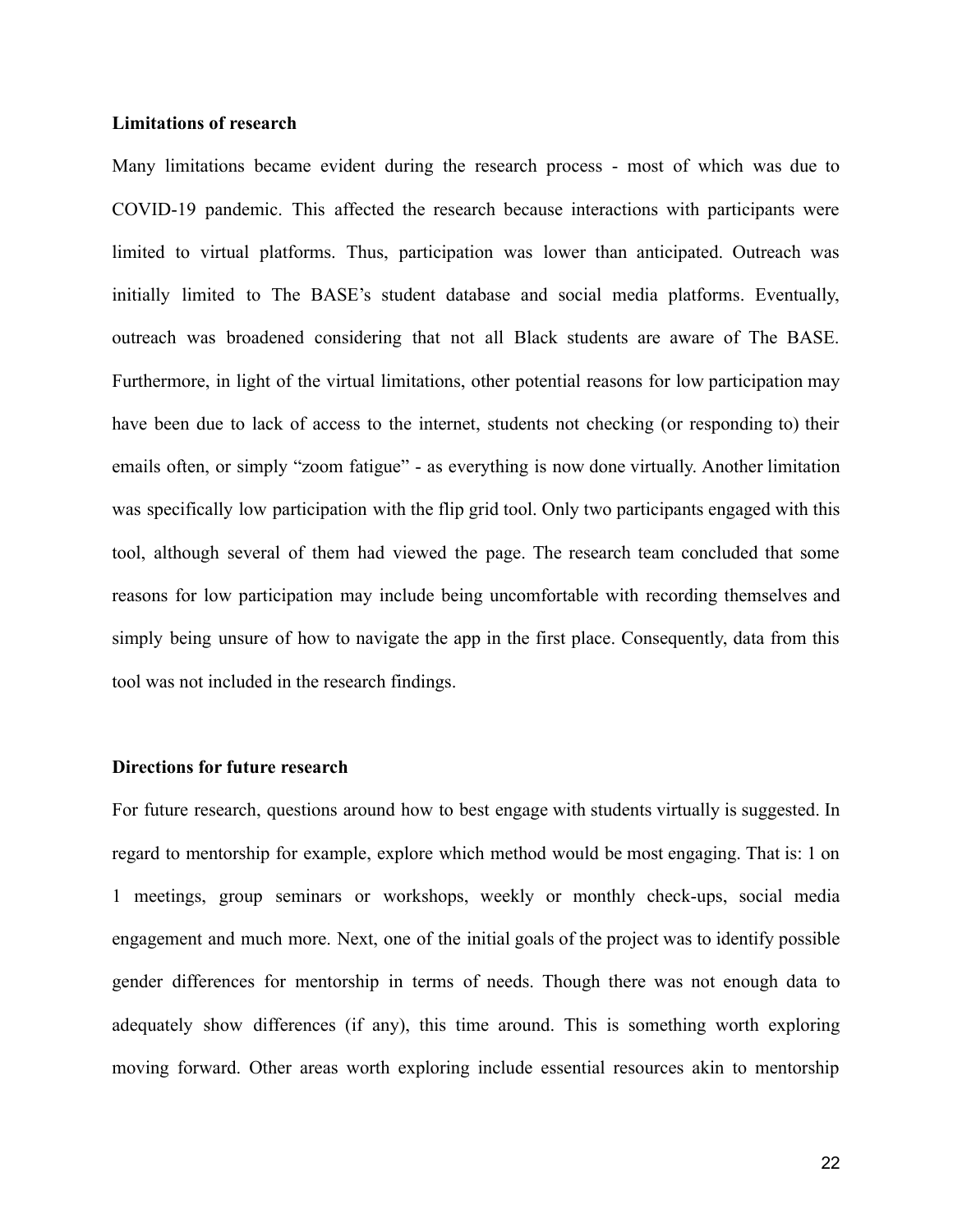students in the meantime. For instance, training professors, student leaders and advisors, youth leaders and outside connections, to build initial mentorship aspects of The BASE. Lastly, different to outreach, in order to increase awareness of already available services for Black students.

The following questions should be considered for future research:

- In what ways can The BASE connect with different departments at Humber to help make the program a better resource for the students it serves?
- How can resources be more engaging?
- Besides social media, what other platforms are most effective in promoting the resources The BASE has to offer?

#### **References**

- Brooms, D.R., & Davis, A,R. (2017) "Staying Focused on the Goal: Peer Bonding and Faculty Mentors Supporting Black Males' Persistence in College". *Journal of Black Studies*, Vol 48, Issue 3. Retrieved from [https://journals-sagepub-com.ezproxy.humber.ca/doi/full/10.1177/0021934717692520?ut](https://journals-sagepub-com.ezproxy.humber.ca/doi/full/10.1177/0021934717692520?utm_source=summon&utm_medium=discovery-provider) [m\\_source=summon&utm\\_medium=discovery-provider](https://journals-sagepub-com.ezproxy.humber.ca/doi/full/10.1177/0021934717692520?utm_source=summon&utm_medium=discovery-provider)
- Caulfield, J. (2020, August 14). How to Do Thematic Analysis: A Step-by-Step Guide  $\&$ Examples. Scribbr. <https://www.scribbr.com/methodology/thematic-analysis/>.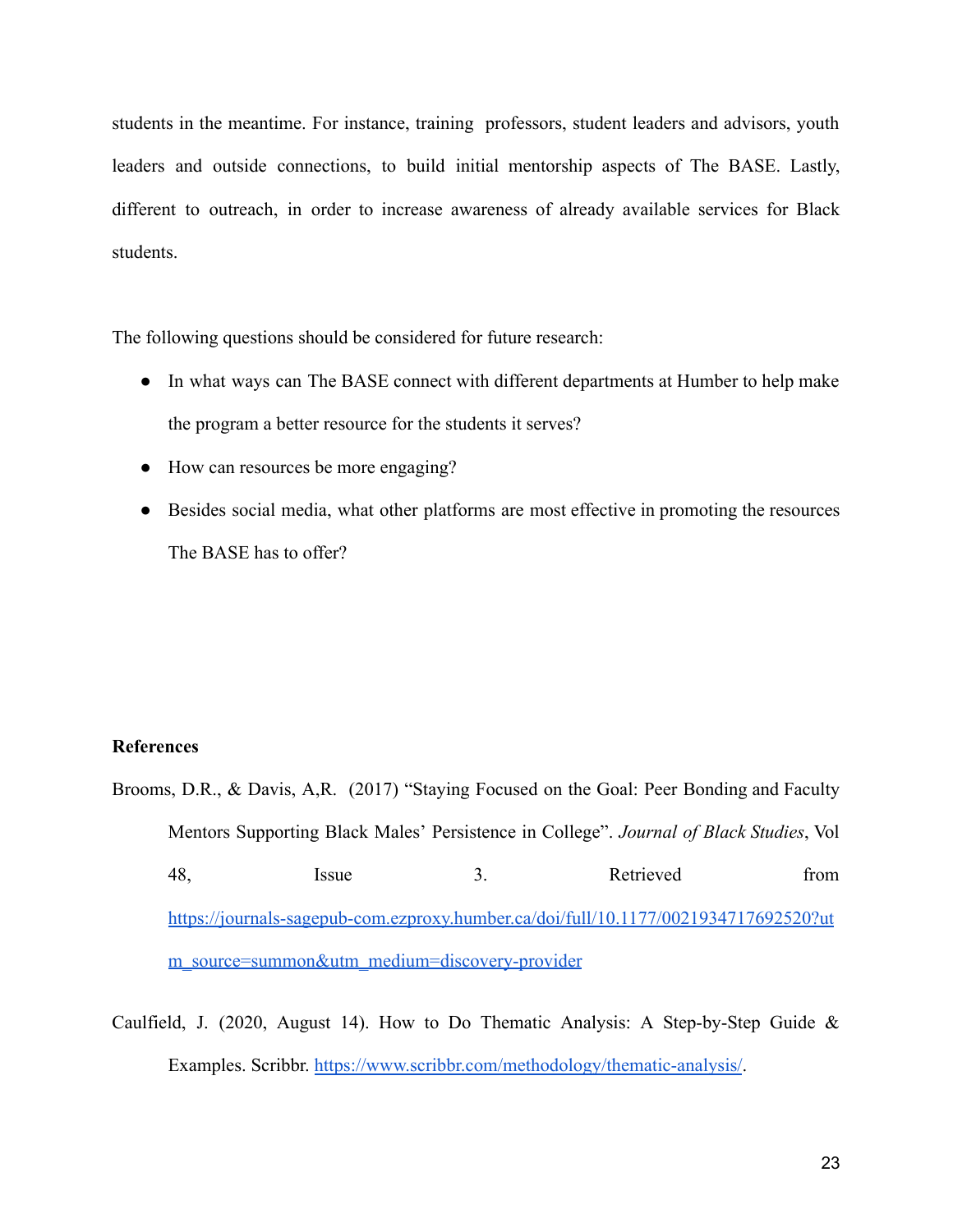- Dumford, A. D., & Miller, A. L. (2018). Online learning in higher education: exploring advantages and disadvantages for engagement. *Journal of Computing in Higher Education*, *30*(3), 452-465. Retrieved from <https://link.springer.com/article/10.1007/s12528-018-9179-z>
- Government of Canada (2018). Tri-Council Policy Statement: Ethical Conduct for Research Involving Humans – TCPS 2 (2018). Retrieved from [https://ethics.gc.ca/eng/policy-politique\\_tcps2-eptc2\\_2018.html](https://ethics.gc.ca/eng/policy-politique_tcps2-eptc2_2018.html)
- Humber College (2012, July 5). Ethical Conduct for Research Involving Humans. Retrieved from

[https://humber.ca/legal-and-risk-management/assets/files/pdfs/policy\\_academic\\_pdfs/rese](https://humber.ca/legal-and-risk-management/assets/files/pdfs/policy_academic_pdfs/researchinvolvinghumanssigned.docx-FINAL-s.pdf) [archinvolvinghumanssigned.docx-FINAL-s.pdf](https://humber.ca/legal-and-risk-management/assets/files/pdfs/policy_academic_pdfs/researchinvolvinghumanssigned.docx-FINAL-s.pdf)

- Jackson, B. A., & Hui, M. M. (2017). Looking for brothers: Black male bonding at a predominantly white institution. *The Journal of Negro Education*, 86(4), 463-478. Retrieved from the state of  $\sim$  from the state of  $\sim$  from the state of  $\sim$  from the state of  $\sim$  from the state of  $\sim$  from the state of  $\sim$  from the state of  $\sim$  from the state of  $\sim$  from the state of  $\sim$  from [http://ezproxy.humber.ca/login?url=https://www-proquest-com.ezproxy.humber.ca/docvie](http://ezproxy.humber.ca/login?url=https://www-proquest-com.ezproxy.humber.ca/docview/2091670579?accountid=11530) [w/2091670579?accountid=11530](http://ezproxy.humber.ca/login?url=https://www-proquest-com.ezproxy.humber.ca/docview/2091670579?accountid=11530)
- Liebenberg, L. (2018). Thinking Critically About Photovoice: Achieving Empowerment and Social Change. *International Journal of Qualitative Methods*. <https://doi.org/10.1177/1609406918757631>
- Sato, T., Eckert, K., & Turner, S. L. (2018). Perceptions of black student athletes about academic mentorship at a predominantly white institution in higher education. *The Urban Review*, 50(4), 559-583. doi:<http://dx.doi.org.ezproxy.humber.ca/10.1007/s11256-018-0456-y>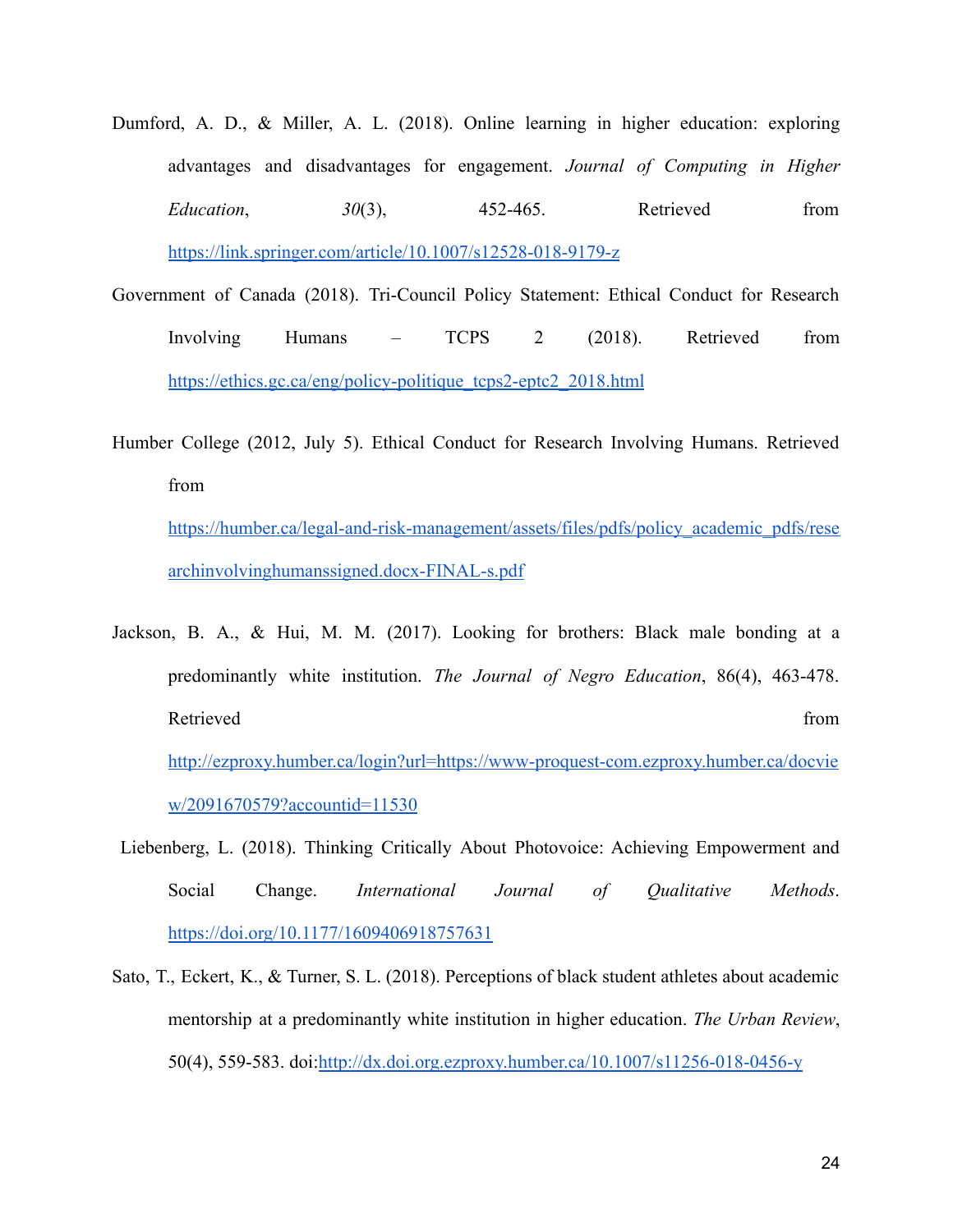TCPS2. (n.d.). TCPS Core - Tutorial. Retrieved from <https://tcps2core.ca/welcome>

The BASE. (n.d.). The BASE - Humber College. Retrieved from <https://humber.ca/thebase/>

The Pell Institute. (2021). Evaluation Toolkit - Analyze Qualitative Data. *The Institute for Higher Education Policy, and Pathways to College Network*. Retrieved from: <http://toolkit.pellinstitute.org/evaluation-guide/analyze/analyze-qualitative-data/>

# **Appendix A**

## **Introduction Letter/Email**

Dear BASE Community,

The BASE is working with Humber College's Community Development Degree students on a project called The BASE Mentorship. The students have created this Survey,PhotoVoice (Flip Grid and Focus Group to learn more about what aspects of mentoring programs are successful and implement those features to the BASE programming. We are hoping you will consider participating in the study and helping us gather information that will inform our work.

You will receive follow-up information on the project from the student team. At that time, the students will answer any questions you may have and let you know the process for participating.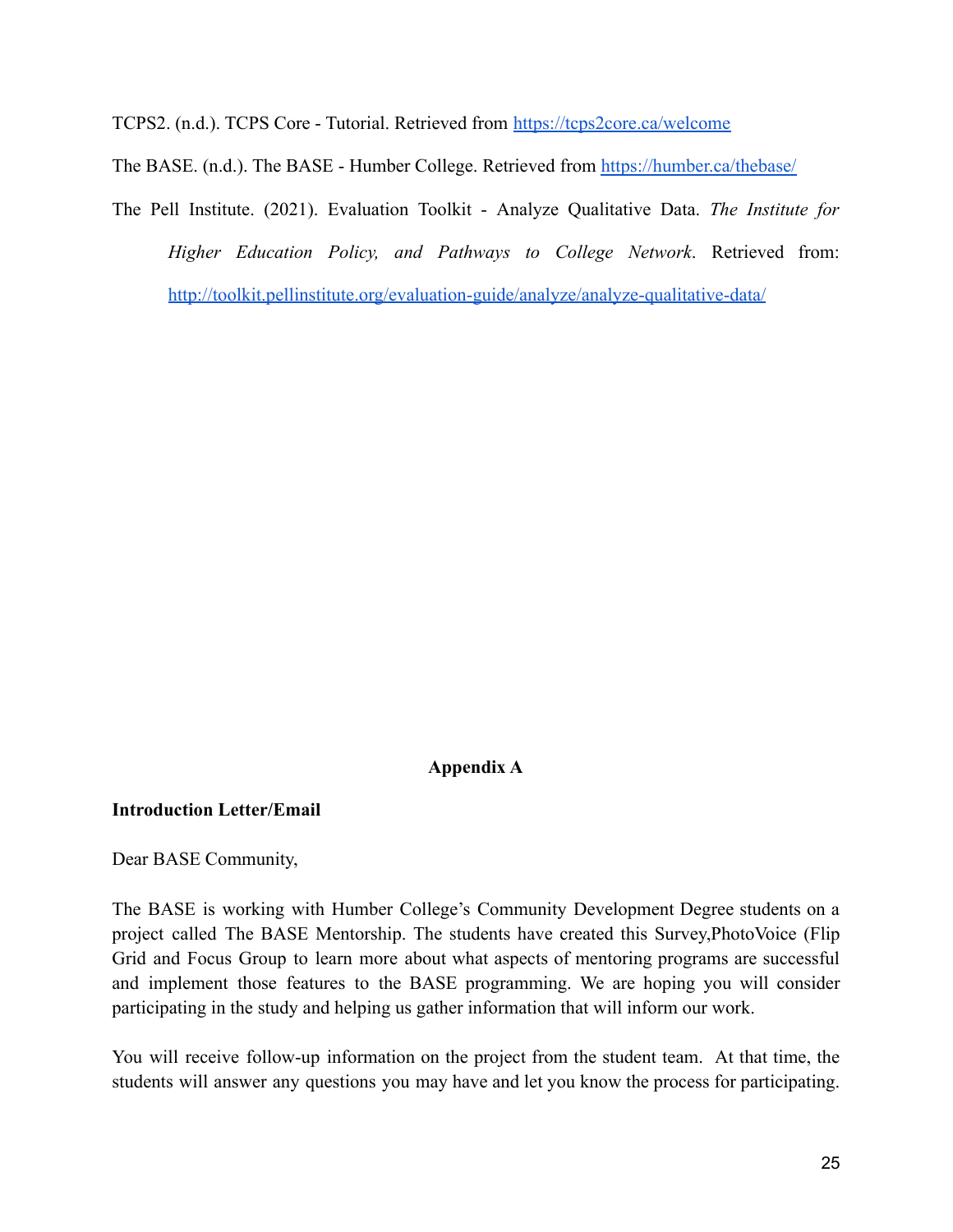We want to stress that participation is strictly voluntary, you can opt out at any time and information you provide will be confidential and only reported as an aggregate.

Thanks, in advance, for considering participation. We value your ideas and input into this important area. I am attaching a copy of the project's consent form. Students will contact you this week to see if you are able to participate.

# **Appendix B**

**Follow up email**

Hello,

I am following-up on an email sent to you by the BASE, regarding our collaboration on a new research project. We would like to invite you to participate in the research in the following ways:

• Fill out this [survey](https://forms.gle/onHvT1FzG1PgG9kb6) about services at Humber through The BASE program's. The purpose of this survey is to assess levels of access to mentorship for Black students at Humber. It takes about 10 minutes to complete and your responses will be kept anonymous. **Fill out the survey here**: <https://forms.gle/onHvT1FzG1PgG9kb6>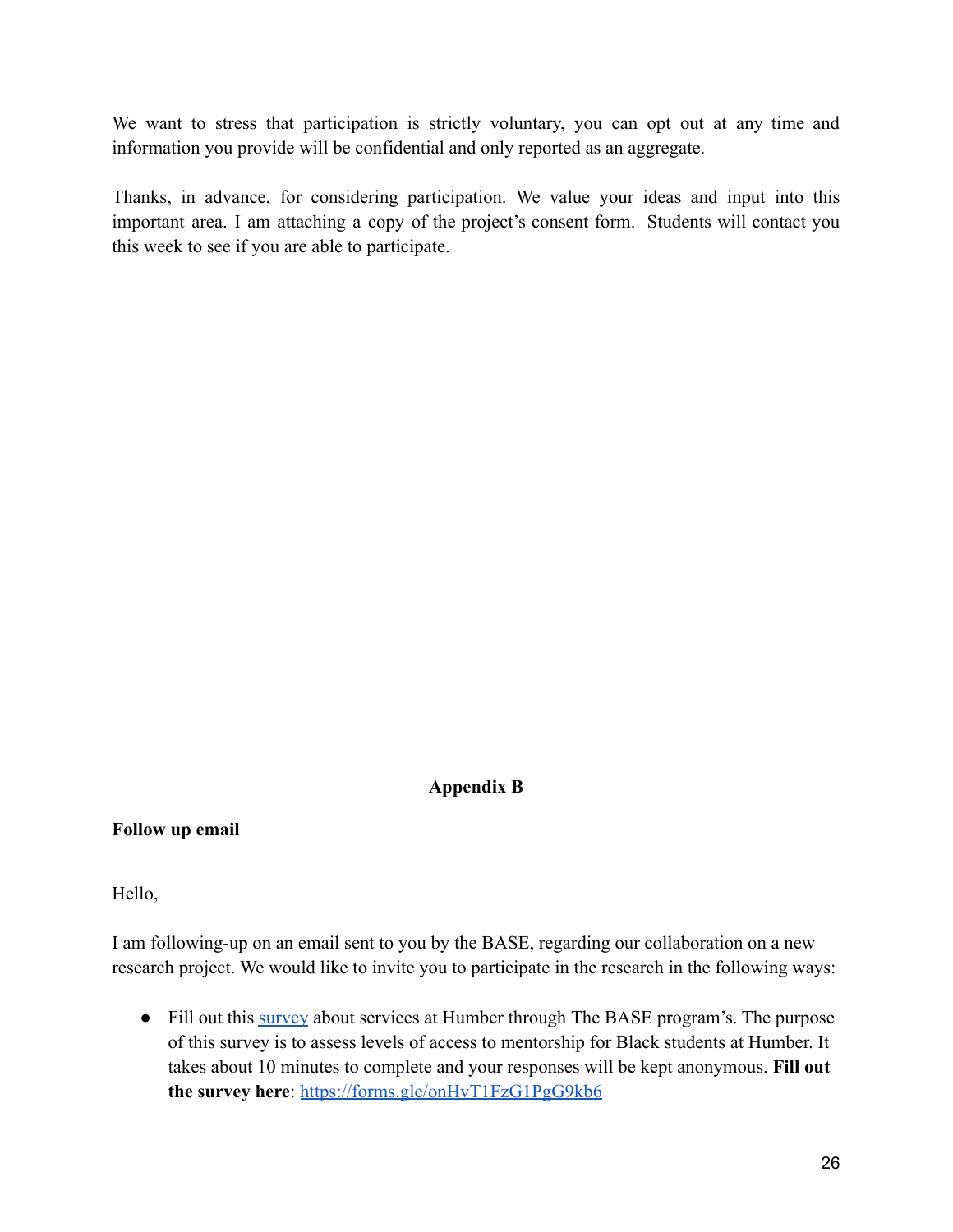- Record an audio message on [FlipGrid](https://flipgrid.com/thebase1967) (a website/app for an accessible audio  $\&$  video discussion experience). The purpose of this tool is to hear and connect to direct responses to guided questions, regarding personal experiences at Humber. To remain anonymous please use a pseudonym and refrain from mentioning any identifying characteristics of yourself or others. **Link to FlipGrid app**: <https://flipgrid.com/thebase1967>
- Sign up to join a <u>[focus group](https://calendly.com/ighodiana/capstoneproject)</u> session. The purpose of this tool is to get an in-depth understanding of your experiences and needs as a Black student at Humber. Sessions will take about 45-60mins. **Schedule a focus group session here**: <https://calendly.com/ighodiana/capstoneproject>

**Please note**: you do not have to engage in all three, though you are welcome to do so if you choose. You can opt out of the research at any time. There is a consent form at the start of each tool, that we ask you to review and sign, once you understand and agree to the consent material. To review the consent form before you begin, see the attachment below.

Please don't hesitate to contact me should you have any questions. We will be providing a final report on our findings to all participants who indicate they would like a copy of the results sent to them. Thanks in advance, for taking the time to share your experiences with us!

**Appendix C**



**Consent Form**

# **The BASE Mentorship**

Dear Participant:

Thank-you for considering participation in this Capstone Project being undertaken by Humber College Community Development Degree students in partnership with The BASE (Black Academic Success and Engagement) Program and lead from the agency are Monique Chambers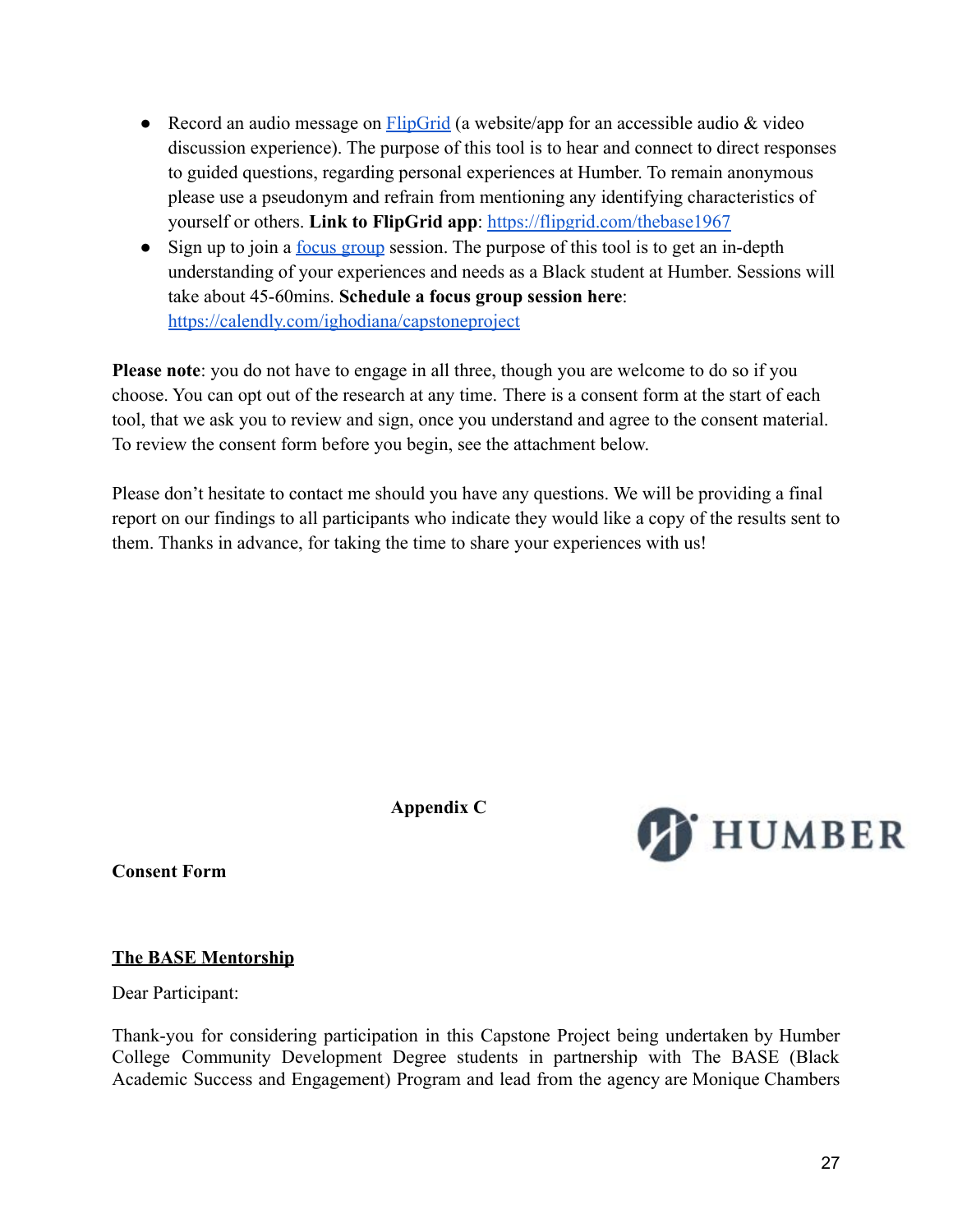& Efe Chehore and program contact information is 416.675.6622 ext. 5377 and thebase@humber.ca.

Should you have any concerns about this research or require any information please contact one of our research supervisors.

| <b>Research Supervisor:</b><br>Services | Humber College, Faculty of Social and Community                                                                                                               |  |
|-----------------------------------------|---------------------------------------------------------------------------------------------------------------------------------------------------------------|--|
|                                         | Linda Hill, MA, RSW, Professor Community Development Degree<br>416-675-6622 Linda.Hill@humber.ca<br>Christine McKenzie, PhD., Professor Community Development |  |
| Degree                                  | 416-675-6622 Christine.Mckenzie@humber.ca                                                                                                                     |  |

This project has received approval from Humber's Research Ethics Board. Persons with broader issues related to ethical concerns can contact The Humber Review Ethics Board Chair, Dr. Lydia Boyko at: 416-675-6622 ext. 79322 or by email at: [Lydia.Boyko@humber.ca](mailto:Lydia.Boyko@humber.ca)

**Purpose of the Project:** The overall purpose of our project is to uplift and empower Black students that attend Humber College. Our goal is to assist The BASE with creating a mentorship program that gives students a safe space to explore their creativity, connect with like-minded individuals and mentors, through our research findings. By undertaking this project, our aim is to better understand the gaps in services at The BASE and use that information to enhance the programming delivered to Black youth attending Humber College. We also hope to learn more about what aspects of mentoring programs are successful and implement those features to the BASE programming.

# **Before signing this consent form, please review participation criteria:**

- Participation is completely voluntary
- $\Box$  You can opt out of the survey at any time if you change your mind
- $\Box$  You are not required to answer all the questions. You can skip questions if you are not comfortable answering them
- $\Box$  You will remain anonymous. Anything you share will be kept confidential by the student and not linked directly to you
- $\Box$  Only faculty supervisors, students and agency partner conducting the survey will have access to raw data
- $\Box$  Results will be reported as an aggregate That means your responses won't be specifically identified as yours but overall feedback from the group will be shared
- $\Box$  All surveys collected will be securely stored in a password protected electronic file and destroyed at the end of the project (April 2021)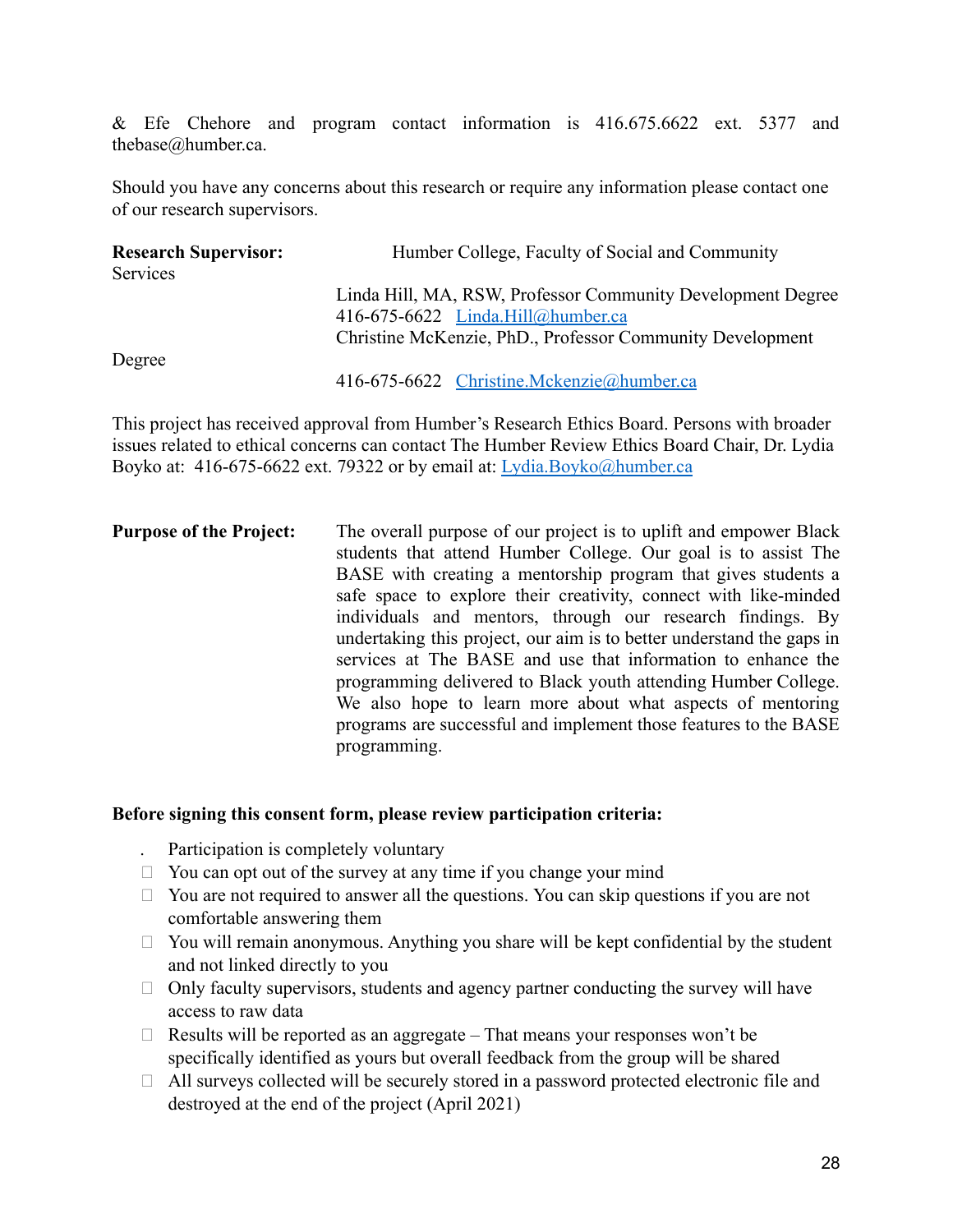- $\Box$  Participation will take approximately 30 minutes of your time
- $\Box$  The benefit of participating is the opportunity to reflect. The harm in participating is you may not agree with the responses of others and could be disappointed with the findings

I \_\_\_\_\_\_\_\_\_\_\_\_\_\_\_\_\_\_\_\_\_\_\_\_\_\_\_\_\_\_\_\_\_\_\_\_\_\_\_, consent to participating in the Capstone Project. I understand the participation criteria as noted above.

Name of Participant: \_\_\_\_\_\_\_\_\_\_\_\_\_\_\_\_\_\_\_\_\_\_\_\_\_\_

| Signature: |  |
|------------|--|

| Dated: |
|--------|
|--------|

**Appendix D**

**\_\_\_\_\_\_\_\_\_\_\_\_\_\_\_\_\_\_\_\_\_\_\_\_\_\_\_\_\_\_\_\_\_\_\_\_\_\_\_\_\_\_\_\_\_\_\_\_\_\_\_\_\_\_\_\_\_\_\_\_\_\_\_\_\_\_\_\_\_\_**

# **STUDENT DATA DISPOSAL CONSENT FORM**



# **Bachelor of Community Development Student Thesis: Data Disposal Consent**

I, *Alyssa Austin, Sanjana Eswar, Igho Itebu, Techan Kemp, Richard Laurente and Rushann Smith*, agree to destroy the electronic data stored on my computer and/or separate hard drive